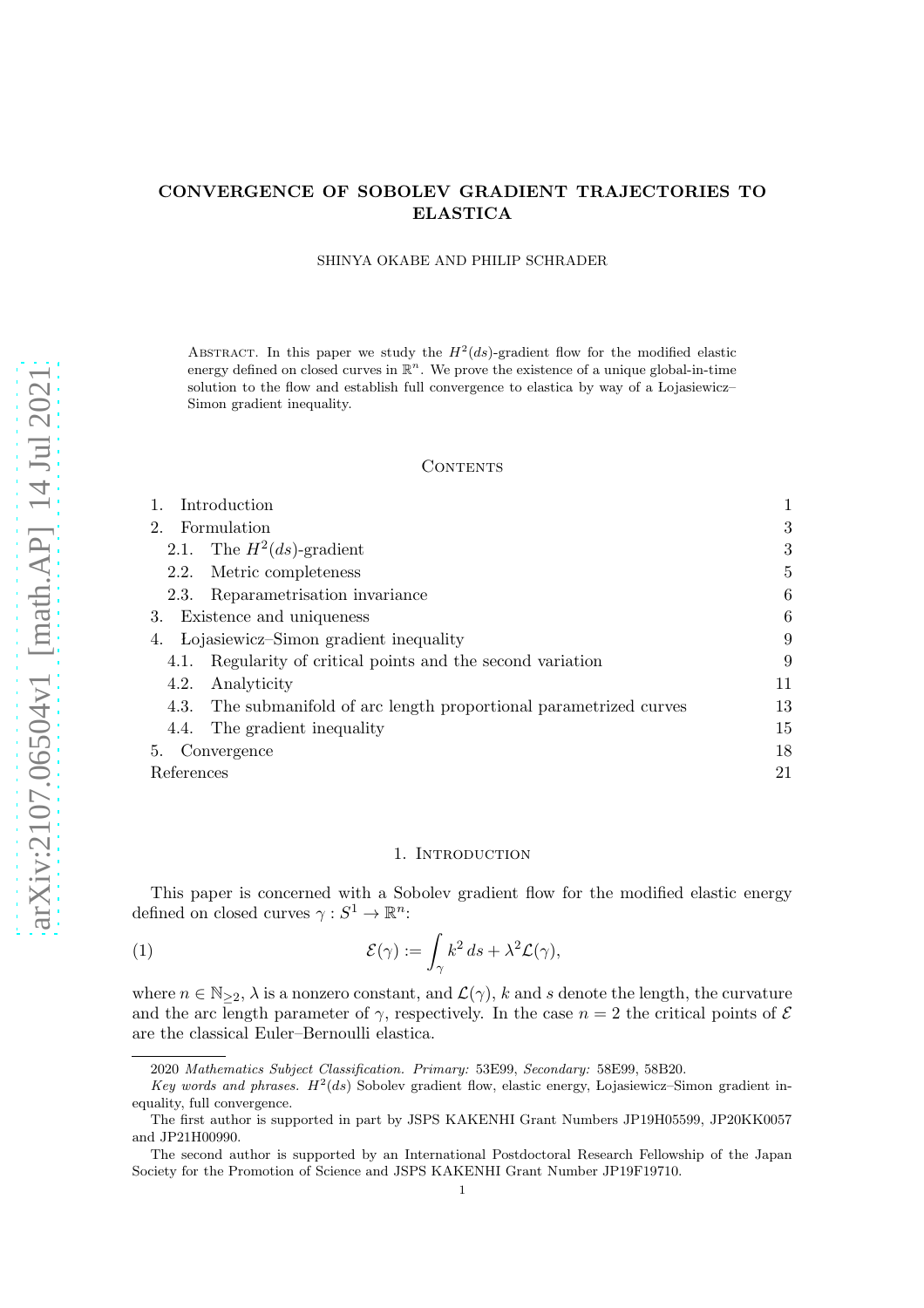A wide variety of gradient flows toward elastica have been studied by many authors, beginning with the curve-straightening flow studied by Langer and Singer for closed curves in  $\mathbb{R}^3$  [\[15\]](#page-20-1) and Riemannian manifolds [\[16\]](#page-20-2). Langer and Singer consider the restriction of the total squared curvature to constant speed curves. Under this restriction the total squared curvature of a curve is equivalent to the Dirichlet energy of its tangent indicatrix. Langer and Singer show that the Dirichlet energy satisfies the Palais–Smale condition on a Hilbert manifold of tangent indicatrices of Sobolev class  $H<sup>1</sup>$ . Consequences of this are existence for all positive time as well as sub-convergence (convergence of a subsequence) of the associated gradient flow, where the gradient is defined by the  $H^1$ -metric on indicatrices.

The work of Langer and Singer was extended in several directions by Linnér [\[18,](#page-20-3) [19\]](#page-20-4) and also Wen who studied the  $L^2$ -gradient flow of Dirichlet energy on indicatrices [\[39\]](#page-21-0) and then the  $L^2(ds)$ -gradient flow of the total squared curvature on constant speed planar curves [\[40\]](#page-21-1). In both cases Wen proved that in the case of smooth initial data with nonzero winding number, solutions exist for all positive time and converge to circles. Around the same time Koiso [\[13\]](#page-20-5) obtained similar results for unit speed space curves, and Polden [\[33\]](#page-21-2) considered the  $L^2(ds)$  flow of the modified elastic energy  $\mathcal E$  for planar curves without constraint. Polden found that given smooth initial data the flow exists globally and subconverges modulo translations to critical points of the energy. Dziuk et. al. [\[8\]](#page-20-6) extended the results of Wen and Polden to closed curves in  $\mathbb{R}^n$ .

More recently the  $L^2(ds)$ -gradient flow for  $\mathcal E$  has become known as the elastic flow and has been well studied on spaces of closed curves with area constraint [\[28,](#page-21-3) [29\]](#page-21-4), open curves with boundary conditions [\[17,](#page-20-7) [5,](#page-20-8) [38\]](#page-21-5), non-compact curves [\[26\]](#page-21-6) and planar networks [\[6\]](#page-20-9). For a more complete list of references we refer to the recent survey [\[21\]](#page-20-10). Standard results are solvability of the elastic flow for smooth initial curve and subconvergence of solutions to elastica. There is room for improvement on both fronts. With initial data in the energy class  $H^2$ , well-posedness of the elastic flow with boundary conditions was proved in [\[35\]](#page-21-7) by way of analytic semigroup theory; and for the more general p-elastic flow (which is the elastic flow when  $p = 2$ ) [\[2,](#page-20-11) [27,](#page-21-8) [30,](#page-21-9) [31\]](#page-21-10) show existence of weak solutions by the minimizing movements method. Stronger convergence results are obtained in [\[7,](#page-20-12) [22\]](#page-20-13) using Lojasiewicz–Simon gradient inequalities. We note however that except for some special cases of weak solutions to the p-elastic flow, the existence results do not include uniqueness. Moreover, the convergence results are always up to reparametrisation and sometimes translation<sup>1</sup>.

In this paper we introduce a new gradient flow for  $\mathcal{E}$ . We prove the existence of unique global-in-time strong solutions starting from initial curves in the energy space  $H^2$  and full convergence of gradient trajectories to elastica without any corrections to translation or parametrisation. Namely, we consider the Cauchy problem for the  $H^2(ds)$ -gradient flow for  $\mathcal E$  defined on closed curves in  $\mathbb R^n$ :

<span id="page-1-0"></span>(GF) 
$$
\begin{cases} \partial_t \gamma = - \operatorname{grad} \mathcal{E}_{\gamma}, \\ \gamma(\cdot, 0) = \gamma_0(\cdot). \end{cases}
$$

Here, grad  $\mathcal{E}_{\gamma}$  denotes the  $H^2(ds)$ -gradient for  $\mathcal{E}$  at  $\gamma$  (for the precise definition and its expression, see Section [2\)](#page-2-0), i.e. the gradient of  $\mathcal E$  with respect to the inner product

<span id="page-1-1"></span>(2) 
$$
\langle v, w \rangle_{H^2(ds), \gamma} := \int_{\gamma} \langle v, w \rangle \, ds + \int_{\gamma} \langle v_s, w_s \rangle \, ds + \int_{\gamma} \langle v_{ss}, w_{ss} \rangle \, ds
$$

<sup>&</sup>lt;sup>1</sup>[\[13,](#page-20-5) [28,](#page-21-3) [29\]](#page-21-4) proved full convergence without any translation corrections due to the invariance of center of gravity of curves under the elastic flow with the inextensibility condition, but the inextensibility condition fixes parametrisation. In [\[22\]](#page-20-13) translation assumptions are neatly avoided without constraints, but reparametrisation is still required.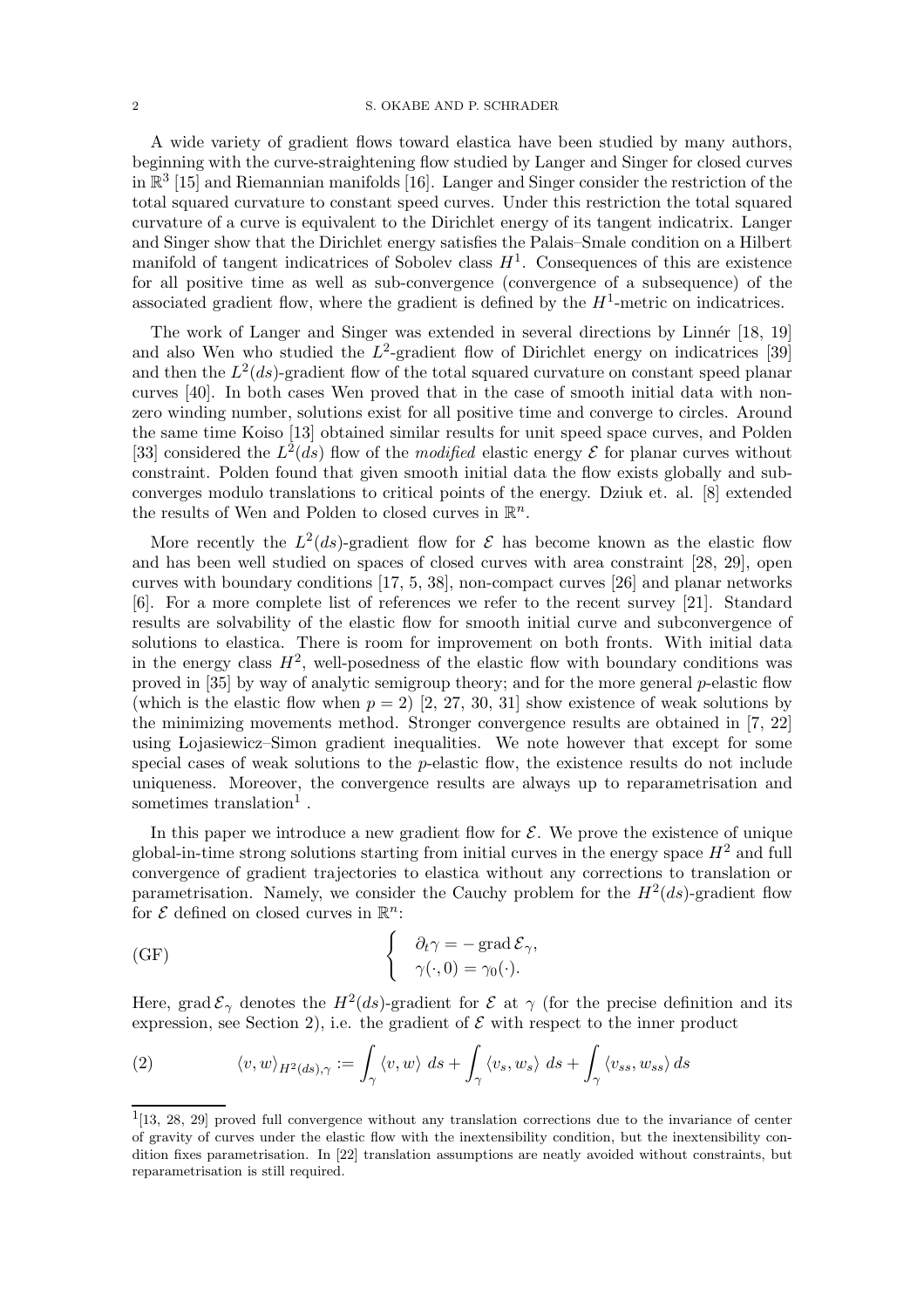for variations  $v, w \in H^2(S^1, \mathbb{R}^n)$  along  $\gamma$ . We consider initial data  $\gamma_0$  in the space of  $H^2$ immersions

$$
\mathcal{I}^2(S^1, \mathbb{R}^n) := \{ \gamma \in H^2(S^1, \mathbb{R}^n) : |\gamma'(u)| > 0 \}
$$

which is an open subset of  $H^2(S^1, \mathbb{R}^n)$  (see Lemma [3.1](#page-5-2) (i) below). The main result of this paper is as follows:

**Theorem 1.1.** Let  $\gamma_0 \in \mathcal{I}^2(S^1,\mathbb{R}^n)$ . Then problem [\(GF\)](#page-1-0) possesses a unique global-in-time solution  $\gamma$  in the class  $C^1([0,\infty), \mathcal{I}^2(S^1,\mathbb{R}^n))$ . Moreover, the solution  $\gamma$  converges to an elastica as  $t \to \infty$  in the  $H^2(ds)$ -topology.

Since it is defined by the  $H^2(ds)$ -metric, grad  $\mathcal{E}_{\gamma}$  is also of class  $H^2$  and so [\(GF\)](#page-1-0) is an ODE in Sobolev space  $H^2(S^1,\mathbb{R}^n)$ . Thus we prove the existence of local-in-time solutions to problem [\(GF\)](#page-1-0) by the use of the generalized (to Banach space) Picard–Lindelöf theorem (Proposition [3.2\)](#page-7-0). Moreover, thanks to the metric completeness of the space  $\mathcal{I}^2(S^1,\mathbb{R}^n)$ with respect to the  $H^2(ds)$ -Riemannian metric (see [\[4,](#page-20-14) Theorem 4.3]), the proof of the existence of global-in-time solutions follows from a simple adaptation of the method used in [\[32,](#page-21-11) Theorem 9.1.6]. The metric completeness is also a key ingredient in the proof of convergence: we use a Lojasiewicz–Simon gradient inequality to show that the  $H^2(ds)$ length of a gradient trajectory is finite, and therefore converges by completeness.

We remark that the  $H^2(ds)$ -gradient flow for  $\mathcal E$  is different from the flow considered by Langer and Singer  $[15, 16]$  $[15, 16]$  and Linnér  $[18, 20]$  $[18, 20]$ . These authors carry out their analysis using an  $H^1$ -metric on a space of indicatrices, which is effectively  $H^2$  on the space of curves but without measuring the zeroth order product of variations – the first summand in  $(2)$ . As observed by Wen [\[40\]](#page-21-1) and then clearly demonstrated by Linnér [\[20\]](#page-20-15), different representations of the space of curves and different choices for the metric on these spaces result in geometrically distinct flows.

Finally, we mention that Sobolev gradient flows for other geometric functionals have been studied, e.g. the  $H^1(ds)$ -curve shortening flow [\[37\]](#page-21-12), the  $H^2$ -elastic flow for graphs with an obstacle [\[24\]](#page-20-16), and fractional Sobolev gradient flows for knot energies [\[34,](#page-21-13) [12\]](#page-20-17). We also mention the comprehensive book by Neuberger [\[25\]](#page-20-18) which discusses many applications as well as the numerical advantages of Sobolev gradient flows.

The rest of this paper is organized as follows: In Section [2](#page-2-0) we give the precise formulation of the  $H^2(ds)$ -gradient flow for  $\mathcal E$  and introduce some notation. In Section [3](#page-5-1) we prove the existence of a unique global-in-time solution of [\(GF\)](#page-1-0). We prove the full convergence of solutions to [\(GF\)](#page-1-0) as follows: in Section [4.2](#page-10-0) we verify the analyticity of the functional  $\mathcal{E}$ ; in Section [4.4](#page-14-0) we first prove a Lojasiewicz–Simon gradient inequality on a submanifold of  $\mathcal{I}^2(S^1,\mathbb{R}^n)$  which is studied in Section [4.3,](#page-12-0) and extend it to a Lojasiewicz–Simon gradient inequality on  $\mathcal{I}^2(S^1,\mathbb{R}^n)$ ; finally we prove full convergence of solutions to an elastica by way of the Lojasiewicz–Simon gradient inequality in Section [5.](#page-17-0)

#### <span id="page-2-3"></span>2. Formulation

<span id="page-2-1"></span><span id="page-2-0"></span>2.1. The  $H^2(ds)$ -gradient. We derive the  $H^2(ds)$ -gradient for the modified elastic energy  $\mathcal{E}(1)$  $\mathcal{E}(1)$  defined on closed curves  $\gamma \in \mathcal{I}^2(S^1,\mathbb{R}^n)$ . For  $v, w \in H^2(S^1,\mathbb{R}^n)$  define the  $H^2(ds)$ inner product by

<span id="page-2-2"></span>(3) 
$$
\langle v, w \rangle_{H^2(ds), \gamma} := \langle v, w \rangle_{L^2(ds), \gamma} + \langle v_s, w_s \rangle_{L^2(ds), \gamma} + \langle v_{ss}, w_{ss} \rangle_{L^2(ds), \gamma}
$$

with

(4) 
$$
\langle v, w \rangle_{L^2(ds), \gamma} := \int_{\gamma} \langle v, w \rangle ds,
$$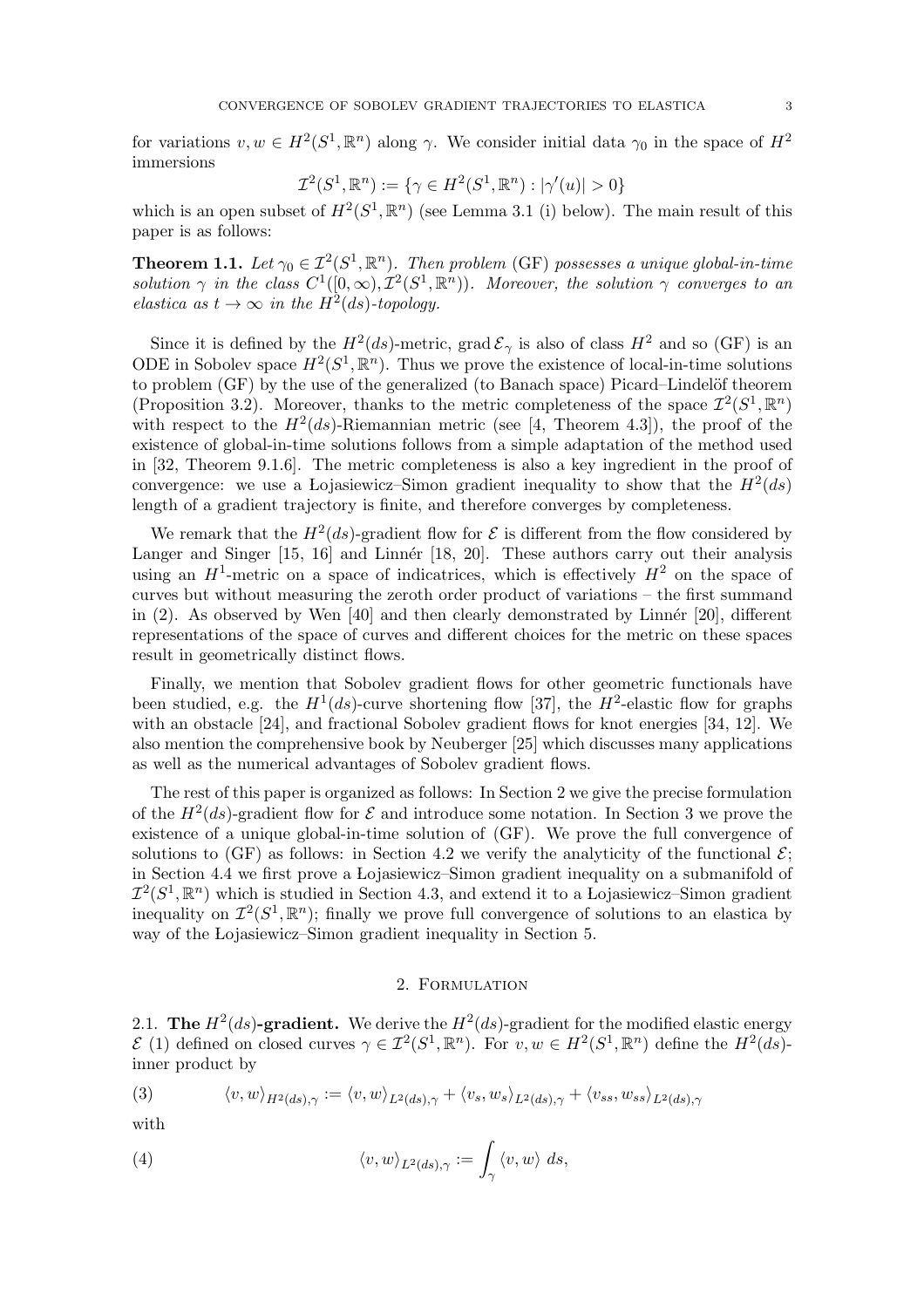where  $\langle \cdot, \cdot \rangle$  denotes the Euclidean product. From now on we will omit the subscript  $\gamma$  from the  $H^2(ds)$ ,  $L^2(ds)$  products unless it is needed. Because they depend on the base curve  $\gamma$  the  $L^2(ds)$  and  $H^2(ds)$  products [\(3\)](#page-2-2), [\(4\)](#page-2-3) are Riemannian metrics on  $\mathcal{I}^2(S^1,\mathbb{R}^n)$ . The  $H^2(ds)$ -norm is equivalent to the usual  $H^2$ -norm but the constants  $c_1, c_2$  in

$$
c_1\|v\|_{H^2}\leq \|v\|_{H^2(ds)}\leq c_2\|v\|_{H^2}
$$

will depend on  $\gamma$ . Indeed from  $v_s = \frac{v'}{|\gamma'|}$  and  $v_{ss} = \frac{1}{|\gamma'|}$  $\frac{1}{|\gamma'|^2}v'' - \frac{\langle \gamma'',\gamma' \rangle}{|\gamma'|^4}$  $\frac{\gamma'',\gamma'}{|\gamma'|^4}v'$ , setting  $c_0 =$  $(\min |\gamma'|)^{-1}$ 

$$
||v||_{H^2(ds)}^2 \le ||\gamma'||_{L^\infty} ||v||_{L^2}^2 + c_0 ||v'||_{L^2}^2 + c_0^3 ||v''||_{L^2}^2 + c_0^7 ||\gamma'||_{L^\infty}^2 ||\gamma''||_{L^2}^2 ||v'||_{L^\infty}^2 \le c_2^2 ||v||_{H^2}^2.
$$

The left equivalence inequality is similar.

It then follows from the Lax-Milgram theorem that  $H^2(ds)$  is a strong Riemannian metric, meaning that at each  $\gamma$  it gives an continuous linear isomorphism between  $H^2(S^1, \mathbb{R}^n)$ and its dual. For contrast, the  $L^2(ds)$ -product does not - it is a weak Riemannian metric.

<span id="page-3-2"></span>For the Gateaux derivative of  $\mathcal{E}$  at  $\gamma \in \mathcal{I}^2(S^1,\mathbb{R}^n)$  we find

(5) 
$$
d\mathcal{E}_{\gamma} v = \frac{d}{d\varepsilon} \mathcal{E}(\gamma + \varepsilon v) \Big|_{\varepsilon=0} = \int_0^{\mathcal{L}(\gamma)} [2\gamma_{ss} \cdot v_{ss} - 3k^2 \gamma_s \cdot v_s - \lambda^2 \gamma_{ss} \cdot v] ds
$$

for all  $v \in H^2(S^1; \mathbb{R}^n)$ . Using Lemma [3.1](#page-5-2) it is not too difficult to show that  $d\mathcal{E}_{\gamma}$  is bounded. Moreover, it depends continuously on  $\gamma$  and is therefore a Frechét derivative. Then since  $H^2(ds)$  is a strong metric there exists an  $H^2(ds)$ -gradient of  $\mathcal E$  at  $\gamma$ , meaning

<span id="page-3-0"></span>(6) 
$$
\langle \operatorname{grad} \mathcal{E}_{\gamma}, v \rangle_{H^2(ds)} = \int_0^{\mathcal{L}(\gamma)} [2\gamma_{ss} \cdot v_{ss} - 3k^2 \gamma_s \cdot v_s - \lambda^2 \gamma_{ss} \cdot v] ds
$$

for all  $v \in H^2(S^1; \mathbb{R}^n)$ . To derive the explicit form of grad  $\mathcal{E}_{\gamma}$ , observe that [\(6\)](#page-3-0) is the weak formulation of

(7) 
$$
(\operatorname{grad} \mathcal{E}_{\gamma})_{ssss} - (\operatorname{grad} \mathcal{E}_{\gamma})_{ss} + \operatorname{grad} \mathcal{E}_{\gamma} = \nabla \mathcal{E}_{\gamma}
$$

where  $\nabla \mathcal{E}_{\gamma} = 2\gamma_{ssss} + 3(k^2\gamma_s)_s - \lambda^2 \gamma_{ss}$  is the classical  $L^2(ds)$ -gradient.

To solve [\(7\)](#page-3-1), setting

<span id="page-3-1"></span>
$$
s := s_{\gamma}(u) = \int_0^u |\gamma'(\xi)| d\xi, \quad \tilde{s} := s_{\gamma}(\tilde{u}) = \int_0^{\tilde{u}} |\gamma'(\xi)| d\xi, \quad \text{for} \quad u, \tilde{u} \in S^1,
$$

we derive the Green's function, i.e. the solution to

$$
G_{ssss}(s,\tilde{s}) - G_{ss}(s,\tilde{s}) + G(s,\tilde{s}) = \delta(s,\tilde{s})
$$

which is  $C<sup>2</sup>$  periodic. Using the general solution to the homogeneous equation we set

$$
G(s,\tilde{s}) = \begin{cases} b_1 e^{\frac{\sqrt{3}}{2}s} \cos \frac{s}{2} + b_2 e^{\frac{-\sqrt{3}}{2}s} \cos \frac{s}{2} + b_3 e^{\frac{\sqrt{3}}{2}s} \sin \frac{s}{2} + b_4 e^{\frac{-\sqrt{3}}{2}s} \sin \frac{s}{2} & \text{if } s < \tilde{s},\\ c_1 e^{\frac{\sqrt{3}}{2}s} \cos \frac{s}{2} + c_2 e^{\frac{-\sqrt{3}}{2}s} \cos \frac{s}{2} + c_3 e^{\frac{\sqrt{3}}{2}s} \sin \frac{s}{2} + c_4 e^{\frac{-\sqrt{3}}{2}s} \sin \frac{s}{2} & \text{if } s > \tilde{s}. \end{cases}
$$

Enforcing periodic boundary conditions up to third order, continuity up to second order, and the appropriate third order discontinuity, we find the unknown parameters  $b_i$  and  $c_i$ as follows:

$$
G(s, \tilde{s}; \gamma) = \frac{A(\mathcal{L}(\gamma) - |s - \tilde{s}|, |s - \tilde{s}|)}{\beta(\mathcal{L}(\gamma))}, \qquad 0 \le s, \tilde{s} \le \mathcal{L}(\gamma),
$$

where

$$
A(x_1, x_2) = \sinh\frac{\sqrt{3}x_1}{2}\cos\frac{x_2}{2} + \sinh\frac{\sqrt{3}x_2}{2}\cos\frac{x_1}{2} + \sqrt{3}\cosh\frac{\sqrt{3}x_1}{2}\sin\frac{x_2}{2} + \sqrt{3}\cosh\frac{\sqrt{3}x_2}{2}\sin\frac{x_1}{2},
$$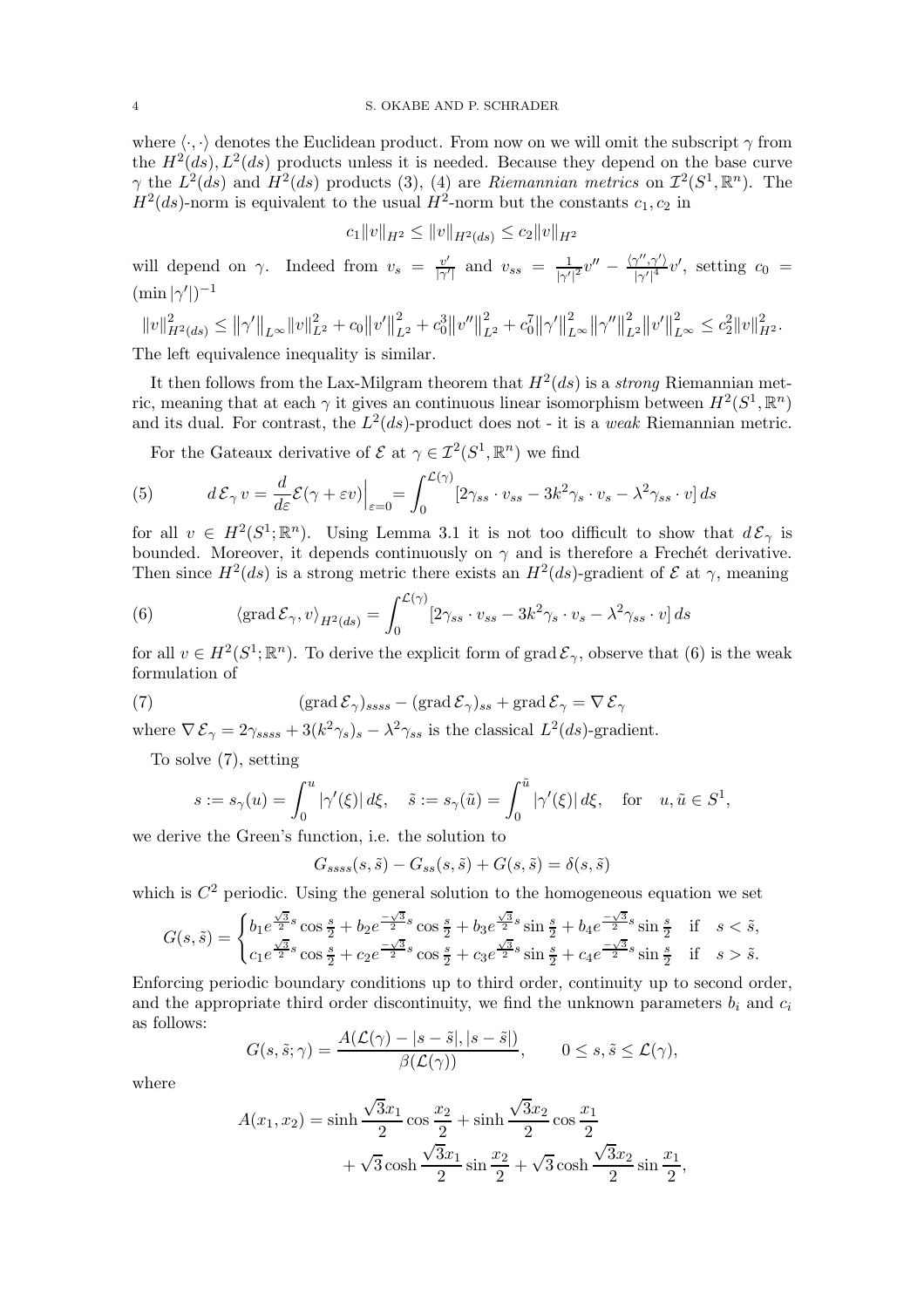$$
\beta(\ell) = 2\sqrt{3} \Big( \cosh \frac{\sqrt{3}\ell}{2} - \cos \frac{\ell}{2} \Big).
$$

The solution to [\(6\)](#page-3-0) is then

$$
\begin{split}\n\text{grad}\,\mathcal{E}_{\gamma}(s) &= \int_{0}^{\mathcal{L}(\gamma)} G(s,\tilde{s};\gamma) \nabla \mathcal{E}(\gamma)(\tilde{s}) d\tilde{s} \\
&= \int_{0}^{\mathcal{L}(\gamma)} G[2\gamma_{\tilde{s}\tilde{s}\tilde{s}\tilde{s}} + 3(k^2 \gamma_{\tilde{s}})_{\tilde{s}} - \lambda^2 \gamma_{\tilde{s}\tilde{s}}] \, d\tilde{s} \\
&= \int_{0}^{\mathcal{L}(\gamma)} [2G_{\tilde{s}\tilde{s}\tilde{s}\tilde{s}}\gamma - G_{\tilde{s}}(3k^2 - \lambda^2)\gamma_{\tilde{s}}] \, d\tilde{s} \\
&= 2\gamma(s) + \int_{0}^{\mathcal{L}(\gamma)} [2(G_{\tilde{s}\tilde{s}} - G)\gamma - G_{\tilde{s}}(3k^2 - \lambda^2)\gamma_{\tilde{s}}] \, d\tilde{s} \\
&= 2\gamma(s) - \int_{0}^{\mathcal{L}(\gamma)} [2G\gamma + G_{\tilde{s}}\gamma_{\tilde{s}}(3k^2 + 2 - \lambda^2)] \, d\tilde{s},\n\end{split}
$$

where we used the relation  $G(s, \tilde{s}) = G(\tilde{s}, s)$ . Thus we obtain

<span id="page-4-1"></span>(8) 
$$
\operatorname{grad} \mathcal{E}_{\gamma}(u) = 2\gamma(u) - \int_0^1 \left[ 2G(s, \tilde{s}; \gamma) \gamma(\tilde{u}) | \gamma'(\tilde{u})| + \frac{1}{|\gamma'(\tilde{u})|} G_{\tilde{u}}(s, \tilde{s}; \gamma) \gamma'(\tilde{u}) (3k(\tilde{u})^2 + 2 - \lambda^2) \right] d\tilde{u}.
$$

By definition grad  $\mathcal{E}_{\gamma} \in H^2(S^1, \mathbb{R}^n)$  (this can also be checked directly from [\(8\)](#page-4-1), as in Lemma [3.1](#page-5-2) (iv)) and so problem [\(GF\)](#page-1-0) is an ODE in  $\mathcal{I}^2(S^1,\mathbb{R}^n)$ .

# <span id="page-4-0"></span>2.2. Metric completeness. The  $H^2(ds)$ -Riemannian distance is

$$
dist(\gamma, \beta) := \inf_{p} \int_0^1 ||p'(t)||_{H^2(ds)} dt
$$

where the infimum is taken over all piecewise  $C^1$  paths  $p : [0, 1] \to \mathcal{I}^2(S^1, \mathbb{R}^n)$  with  $p(0) = \gamma$ and  $p(1) = \beta$ . By Theorem 1.9.5 in [\[11\]](#page-20-19), since  $H^2(ds)$  is a strong Riemannian metric<sup>2</sup> the distance function determines a metric on  $\mathcal{I}^2(S^1,\mathbb{R}^n)$  whose topology coincides with the  $H^2$ -topology.

<span id="page-4-3"></span>**Lemma 2.1** ([\[4\]](#page-20-14), Lemma 4.2). Write  $B_r^{\text{dist}}(\gamma_0)$  for the open ball with radius r with respect to the  $H^2(ds)$ -Riemannian distance.

(i) Given  $\gamma_0 \in \mathcal{I}^2(S^1,\mathbb{R}^n)$  there exist  $r > 0$  and  $C > 0$  such that

$$
dist(\gamma_1, \gamma_2) \le C ||\gamma_1 - \gamma_2||_{H^2}
$$

for all  $\gamma_1, \gamma_2 \in B_r^{\text{dist}}(\gamma_0)$ . (ii) Given  $B_r^{\text{dist}}(\gamma_0) \subset \mathcal{I}^2(S^1,\mathbb{R}^n)$  there exists  $C > 0$  such that  $\|\gamma_1 - \gamma_2\|_{H^2} \leq C \operatorname{dist}(\gamma_1, \gamma_2)$ 

for all  $\gamma_1, \gamma_2 \in B_r^{\text{dist}}(\gamma_0)$ .

<span id="page-4-2"></span>**Theorem 2.2** ([\[4\]](#page-20-14), Theorem 4.3).  $(\mathcal{I}^2(S^1,\mathbb{R}^n),\text{dist})$  is a complete metric space.

For contrast once again, the distance obtained from the  $L^2(ds)$ -metric does not give a complete metric space and in fact vanishes on any path component. See [\[23\]](#page-20-20) and the discussion in [\[37\]](#page-21-12).

<sup>&</sup>lt;sup>2</sup>Note that the definition of a Riemannian metric used in [\[11\]](#page-20-19) includes the assumption that it is strong.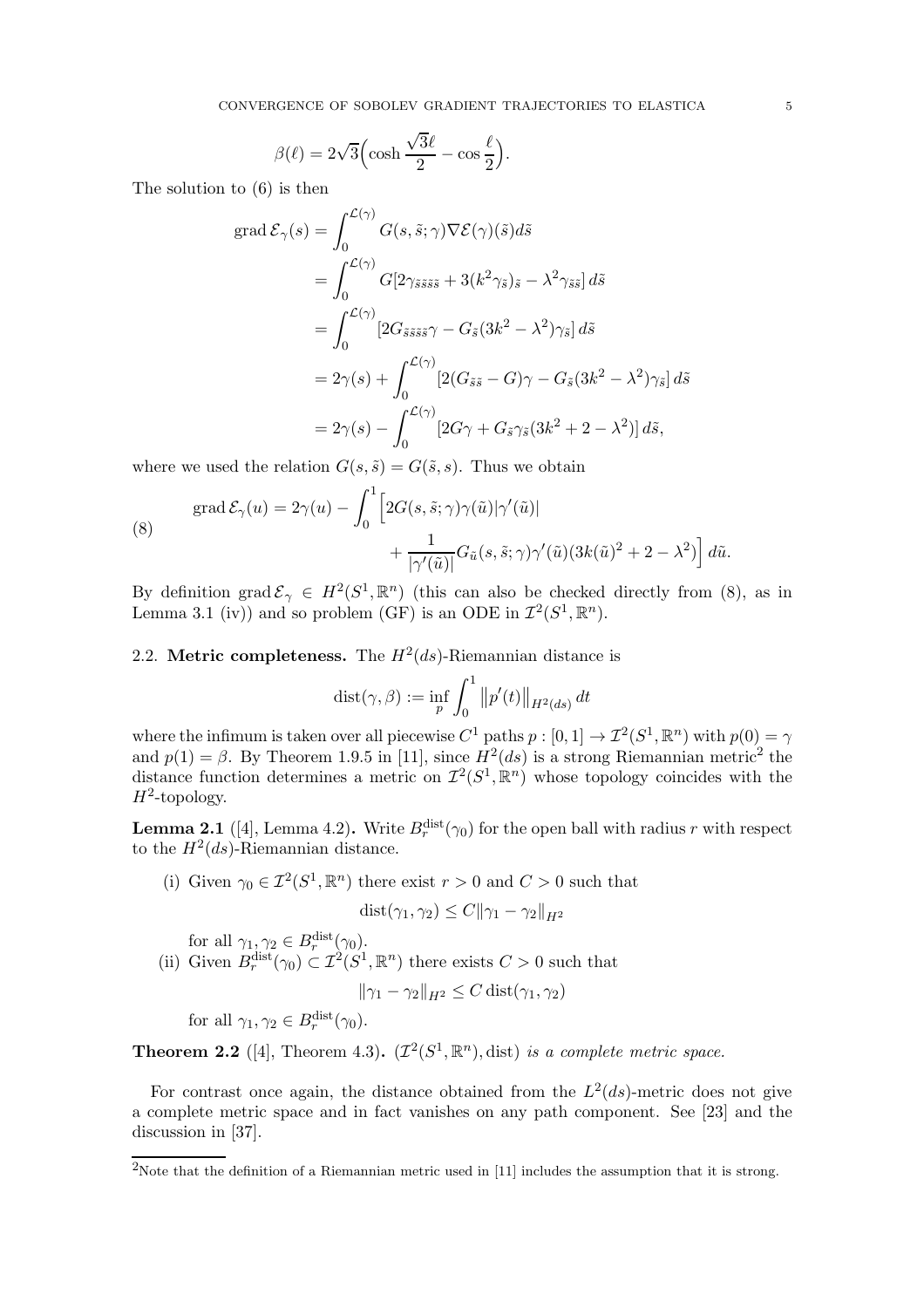<span id="page-5-0"></span>2.3. Reparametrisation invariance. Given a diffeomorphism  $\phi \in \text{Diff}(S^1)$  we have the action by reparametrisation  $\Phi: \mathcal{I}^2(S^1,\mathbb{R}^n) \to \mathcal{I}^2(S^1,\mathbb{R}^n)$ ,  $\Phi \gamma := \gamma \circ \phi$ . Since  $\Phi$  is linear we have  $d\Phi = \Phi$ . Along the same lines as in [\[37\]](#page-21-12) Section 3, this action is an isometry of the  $H^2(ds)$ -metric. That is,

$$
\langle \Phi v, \Phi w \rangle_{H^2(ds), \Phi \gamma} = \langle v, w \rangle_{H^2(ds), \gamma}.
$$

Moreover, the energy  $\mathcal E$  is invariant under reparametrisation:  $\mathcal E(\gamma) = \mathcal E(\Phi \gamma)$  and therefore  $d\mathcal{E}_{\gamma} = d\mathcal{E}_{\Phi\gamma} \Phi$ . Applying the definition of the gradient and the isometry property, we have

$$
d\mathcal{E}_{\gamma} v = \langle \text{grad}\,\mathcal{E}_{\gamma}, v \rangle_{H^2(ds), \gamma} = \langle \Phi \,\text{grad}\,\mathcal{E}_{\gamma}, \Phi v \rangle_{H^2(ds), \Phi \gamma}.
$$

On the other side  $d\mathcal{E}_{\Phi\gamma}\Phi v = \langle \text{grad}\,\mathcal{E}_{\Phi\gamma},\Phi v \rangle_{H^2(ds),\Phi\gamma}$  and equating the two we observe that  $\Phi$  grad  $\mathcal{E}_{\gamma} = \text{grad } \mathcal{E}_{\Phi \gamma}$ . Using the isometry property again we have

<span id="page-5-1"></span>(9)  $\|\operatorname{grad} \mathcal{E}_{\Phi \gamma}\|_{H^2(ds)} = \|\operatorname{grad} \mathcal{E}_{\gamma}\|_{H^2(ds)}.$ 

### <span id="page-5-4"></span>3. Existence and uniqueness

From now on, we set

(10) 
$$
F(\gamma) := -\operatorname{grad} \mathcal{E}(\gamma).
$$

Moreover, we denote by  $C_S$  the Sobolev constant of the imbedding  $H^1(S^1) \subset C^{\frac{1}{2}}(S^1)$ :

<span id="page-5-3"></span>
$$
||f||_{C^{\frac{1}{2}}(S^1)} \leq C_S ||f||_{H^1(S^1)}.
$$

<span id="page-5-2"></span>**Lemma 3.1.** Let  $\gamma_0 \in \mathcal{I}^2(S^1, \mathbb{R}^n)$  and  $b = \min_{u \in S^1} |\gamma'_0(u)|$ . Then for all  $\gamma \in H^2(S^1)$  with  $\|\gamma - \gamma_0\|_{H^2} < b/C_S$ , there exist positive constants  $c_1, c_2, c_3, c_4$  depending on  $\gamma_0$  such that

- (i)  $0 < c_1 < |\gamma'(u)| < c_2$ , and therefore  $c_1 < \mathcal{L}(\gamma) < c_2$ ,
- (ii)  $T : \gamma \mapsto \gamma_s$  is locally Lipschitz,
- (iii)  $\kappa : \gamma \mapsto \gamma_{ss}$  is  $L^2$ -bounded and locally Lipschitz,
- (iv)  $||F(\gamma)||_{H^2} \le c_3$ ,
- (v)  $||DF_{\gamma}||_{H^{2^{*}}} \leq c_4$ .

Proof. By the Sobolev imbedding we have

$$
||\gamma'(u)| - |\gamma'_0(u)| \le ||\gamma' - \gamma'_0||_{C^0} \le C_S ||\gamma - \gamma_0||_{H^2} < b
$$

and then

$$
0<|\gamma_0'(u)|-b<|\gamma'(u)|
$$

which proves (i).

Suppose  $\gamma$ ,  $\mu$  are in the open  $H^2$ -ball centered at  $\gamma_0$  with radius  $b/C_S$ , then by (i)

$$
|T(\gamma) - T(\mu)| = \left| \frac{\gamma'}{|\gamma'|} - \frac{\mu'}{|\mu'|} \right| = \frac{1}{|\gamma'||\mu'|} |\gamma'|\mu'| - \gamma'|\gamma'| + \gamma'|\gamma'| - \mu'|\gamma'|| \le \frac{2}{c_1} |\gamma' - \mu'|
$$

and therefore  $||T(\gamma) - T(\mu)||_{L^2} \leq \frac{2}{c_1}$  $\frac{2}{c_1}$   $\|\gamma' - \mu'\|_{L^2}$ . Showing that

$$
||T(\gamma)' - T(\mu)'||_{L^2} \le c||\gamma' - \mu'||_{H^1}
$$

2

uses basically the same method but with more terms. Thus (ii) follows.

From 
$$
\gamma_{ss} = \gamma'' |\gamma'|^{-2} - \langle \gamma'', \gamma' \rangle \gamma' |\gamma'|^{-4}
$$
 we get  

$$
|\kappa|^2 = \frac{|\gamma''|^2}{|\gamma'|^4} - \frac{\langle \gamma'', \gamma' \rangle^2}{|\gamma'|^6} \le 2 \frac{|\gamma''|^2}{|\gamma'|^4} \le \frac{2}{c_1^4} |\gamma''|
$$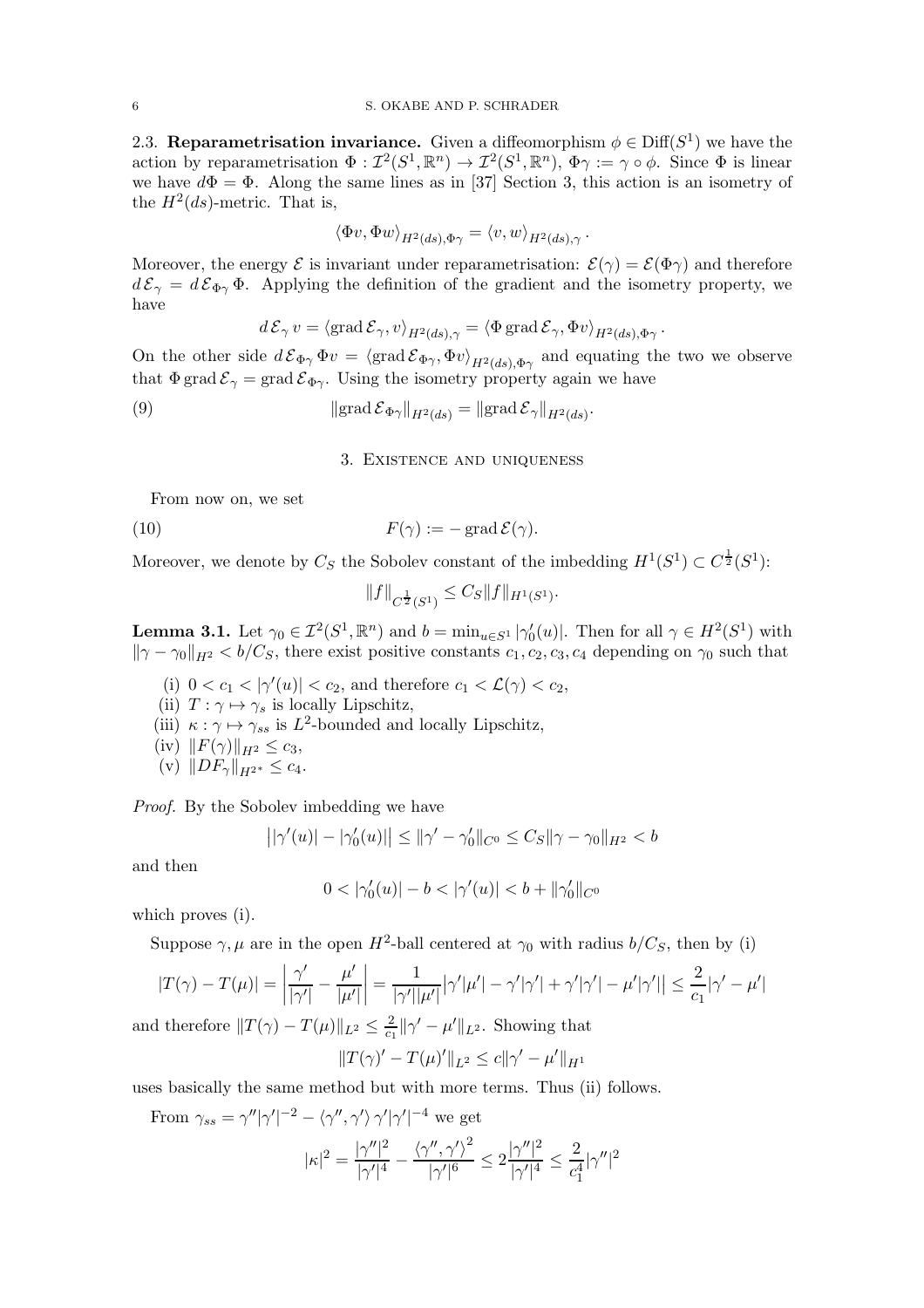and then

$$
\int |\kappa|^2 du \leq \frac{2}{c_1^4} ||\gamma''||_{L^2}^2 \leq \frac{2}{c_1} \Big(\frac{b}{C_S} + ||\gamma_0||_{H^2}\Big)^2.
$$

The proof that

$$
\|\kappa(\gamma) - \kappa(\mu)\|_{L^2} \le c\|\gamma - \mu\|_{H^2}
$$

is similar to (ii). Thus (iii) follows.

By  $(8)$  and  $(10)$  we have

<span id="page-6-0"></span>
$$
(11)
$$

$$
F(\gamma)(u) = -2\gamma(u) + \int_0^1 \left[2G\gamma(\tilde{u})|\gamma'(\tilde{u})| + \frac{1}{|\gamma'(\tilde{u})|}G_{\tilde{u}}\gamma'(\tilde{u})\left(3k(\tilde{u})^2 + 2 - \lambda^2\right)\right]d\tilde{u},
$$

<span id="page-6-1"></span>(12)

$$
F(\gamma)'(u) = -2\gamma'(u) + \int_0^1 \left[2G_u\gamma(\tilde{u})|\gamma'(\tilde{u})| + \frac{1}{|\gamma'(\tilde{u})|}G_{\tilde{u}u}\gamma'(\tilde{u})\left(3k(\tilde{u})^2 + 2 - \lambda^2\right)\right]d\tilde{u},
$$
\n(13)

<span id="page-6-7"></span>
$$
F(\gamma)''(u) = -2\gamma''(u) + \int_0^1 \left[2G_{uu}\gamma(\tilde{u})|\gamma'(\tilde{u})| + \frac{1}{|\gamma'(\tilde{u})|}G_{\tilde{u}uu}\gamma'(\tilde{u})\left(3k(\tilde{u})^2 + 2 - \lambda^2\right)\right]d\tilde{u}.
$$

Then, suppressing arguments in  $A(\mathcal{L}(\gamma) - |s - \tilde{s}|, |s - \tilde{s}|)$  and  $\beta(\mathcal{L}(\gamma))$ , the derivatives of G are

<span id="page-6-2"></span>(14) 
$$
G_u = \frac{(\partial_2 - \partial_1)A}{\beta} \operatorname{sgn}(s - \tilde{s}) |\gamma'(u)|,
$$

<span id="page-6-3"></span>(15) 
$$
G_{\tilde{u}} = -G_u,
$$

<span id="page-6-4"></span>(16) 
$$
G_{\tilde{u}u} = -\frac{(\partial_2 - \partial_1)^2 A}{\beta} |\gamma'(\tilde{u})||\gamma'(u)|,
$$

<span id="page-6-5"></span>(17) 
$$
G_{uu} = \frac{(\partial_2 - \partial_1)^2 A}{\beta} |\gamma'(u)|^2 + \frac{(\partial_2 - \partial_1) A}{\beta} \operatorname{sgn}(s - \tilde{s}) \frac{\gamma'(u) \cdot \gamma''(u)}{|\gamma'(u)|},
$$

<span id="page-6-6"></span>
$$
(18)\quad G_{\tilde{u}uu}=-\frac{(\partial_2-\partial_1)^3A}{\beta}\operatorname{sgn}(s-\tilde{s})|\gamma'(\tilde{u})||\gamma'(u)|^2-\frac{(\partial_2-\partial_1)^2A}{\beta}|\gamma'(\tilde{u})|\frac{\gamma'(u)\cdot\gamma''(u)}{|\gamma'(u)|},
$$

where in the expressions for  $G_{\tilde{u}u}$  and  $G_{uu}$  we have used the fact that  $(\partial_2 - \partial_1)A(\mathcal{L}(\gamma), 0)$ vanishes. Now A and  $\beta$  are both smooth functions of s,  $\tilde{s}$ ,  $\mathcal{L}(\gamma)$ , each of which is bounded by (i). Moreover,  $\beta(\mathcal{L}(\gamma))$  is bounded away from zero by (i), and so the quotients in the above expressions are all bounded. It follows that  $G_u, G_{\tilde{u}}$ , and  $G_{\tilde{u}u}$  are bounded and then from [\(11\)](#page-6-0),[\(12\)](#page-6-1), [\(14\)](#page-6-2), [\(15\)](#page-6-3) and [\(16\)](#page-6-4), using (iii), we confirm that  $||F(\gamma)||_{H^1}$  is bounded. From  $(17),(18)$  $(17),(18)$  there exist positive constants  $C_1, C_2$  such that

$$
|G_{uu}(s,\tilde{s};\gamma)| \leq C_1(|\gamma'(u)|^2 + |\gamma''(u)|),
$$
  

$$
|G_{\tilde{u}uu}(s,\tilde{s};\gamma)| \leq C_2|\gamma'(\tilde{u})|(|\gamma'(u)|^2 + |\gamma''(u)|).
$$

Using these inequalities with [\(13\)](#page-6-7), we have

$$
|F(\gamma)''(u)| \le 2|\gamma''(u)| + \int_0^1 \left[2C_1(|\gamma'(u)|^2 + |\gamma''(u)|)|\gamma(\tilde{u})||\gamma'(\tilde{u})| + C_2|\gamma'(\tilde{u})|(|\gamma'(u)|^2 + |\gamma''(u)|)(3k(\tilde{u})^2 + 2 + \lambda^2)\right]d\tilde{u}.
$$

Using (iii) again we have that  $||F(\gamma)^{\prime\prime}||_{L^2}$  is bounded. Thus (iv) follows.

Let  $\alpha : (a, b) \to \mathcal{I}^2(S^1, \mathbb{R}^n)$  be a variation through  $\gamma$  in the direction  $v \in H^2(S^1, \mathbb{R}^n)$ , i.e  $\alpha(0) = \gamma$  and  $\alpha'(0) = v$ . Treating  $\alpha$  as a function of two variables  $\alpha(\varepsilon, u)$ , we calculate

$$
\partial_{\varepsilon}|\alpha_{u}| \Big|_{\varepsilon=0} = \langle \alpha_{u\varepsilon}, \alpha_{u} \rangle |\alpha_{u}|^{-1} \Big|_{\varepsilon=0} = \langle \alpha_{\varepsilon u}, \alpha_{s} \rangle \Big|_{\varepsilon=0} = \langle v_{u}, \gamma_{s} \rangle.
$$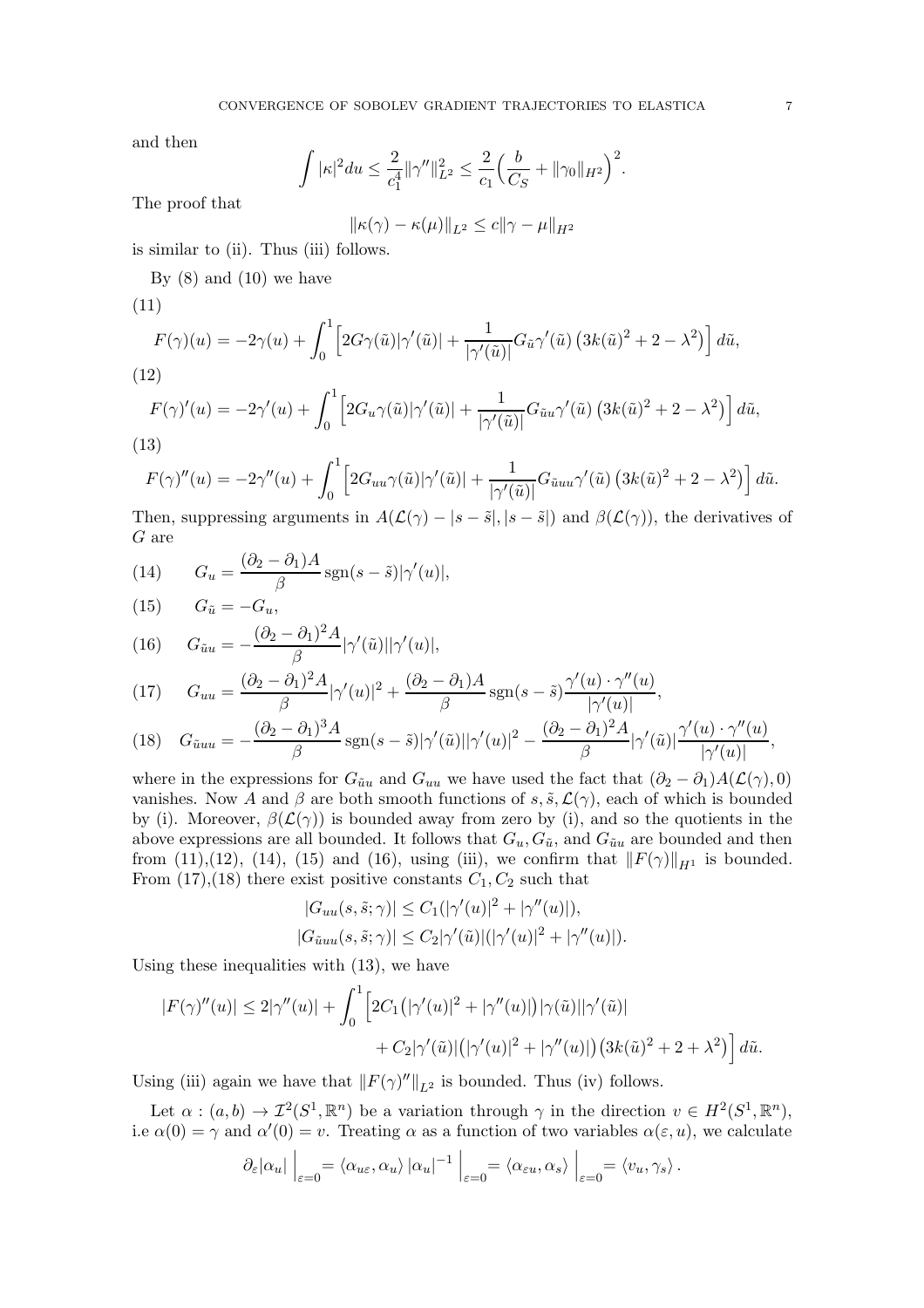Hence also at  $\varepsilon = 0$  we have  $\partial_{\varepsilon} ds = \langle V_s, \gamma_s \rangle ds$ . Similarly for any function  $\phi$  depending on  $\alpha$  we find the following relation for commutation with the arc length derivative

$$
\phi_{s\varepsilon}\Big|_{\varepsilon=0} = \phi_{\varepsilon s} - \langle \alpha_{\varepsilon s}, \alpha_s \rangle \phi_s \Big|_{\varepsilon=0} = \phi_{\varepsilon s} - \langle v_s, \gamma_s \rangle \phi_s.
$$

Using these formulae we calculate

<span id="page-7-1"></span>
$$
DF_{\gamma}v = \partial_{\varepsilon}F(\alpha)\Big|_{\varepsilon=0}
$$
  
=  $-2v + \int_0^{\mathcal{L}(\gamma)} \Big[2DG_{\gamma}v + 2Gv + 2G\gamma \langle v_{\tilde{s}}, \gamma_{\tilde{s}}\rangle$   
 $- \big((DG_{\gamma}v)_{\tilde{s}}\gamma_{\tilde{s}} + G_{\tilde{s}}(v_{\tilde{s}} - 2\langle v_{\tilde{s}}, \gamma_{\tilde{s}}\rangle)\big)(3k^2 + 2 - \lambda^2)$   
 $- G_{\tilde{s}}\gamma_{\tilde{s}}(6\langle v_{\tilde{s}\tilde{s}}, \gamma_{\tilde{s}\tilde{s}}\rangle - (15k^2 + 2 - \lambda^2)\langle v_{\tilde{s}}, \gamma_{\tilde{s}}\rangle)\Big] d\tilde{s}.$ 

To see that  $||DF_{\gamma}||_{H^{2^*}}$  is bounded, note that G and G' are both smooth functions of  $\mathcal{L}(\gamma)$ and s. Then by (i) we have bounds for G and  $G_{\tilde{s}}$ . Since (iii) gives a bound for  $k^2$ , it remains to show that  $DG_\gamma v$  and  $(DG_\gamma v)_s$  are bounded. From  $s_\gamma = \int_0^u |\gamma'(\tau)| d\tau$  and  $\mathcal{L}(\gamma) = s_{\gamma}(1)$  we calculate

$$
Ds_{\gamma}v = \int_0^u \langle v', \gamma'/|\gamma'|\rangle \, d\tau,
$$
  

$$
D\mathcal{L}_{\gamma}v = \int_0^1 \langle v', \gamma'/|\gamma'|\rangle \, d\tau,
$$
  

$$
D(|s-\tilde{s}|)_{\gamma}v = \text{sgn}(s-\tilde{s})\int_{\tilde{u}}^u \langle v', \gamma'/|\gamma'|\rangle \, d\tau,
$$

and each of these is bounded. Then, suppressing arguments in  $A(\mathcal{L}(\gamma) - |s - \tilde{s}|, |s - \tilde{s}|)$ and  $\beta(\mathcal{L}(\gamma))$ , we have

$$
DG_{\gamma}v=\frac{1}{\beta}\partial_{1}A\left(D\mathcal{L}_{\gamma}v-D(|s-\tilde{s}|)_{\gamma}v\right)+\frac{1}{\beta}\partial_{2}AD(|s-\tilde{s}|)_{\gamma}v-\frac{\beta'}{\beta^{2}}AD\mathcal{L}_{\gamma}v.
$$

Since A and  $\beta$  are smooth functions, and  $\mathcal{L}(\gamma)$  is bounded away from zero by (i), we now have that  $|DG_{\gamma}|$  is bounded. Next we calculate

$$
(DG_{\gamma}v)_{s} = \frac{1}{\beta}(\partial_{2}\partial_{1}A - \partial_{1}^{2}A)\operatorname{sgn}(s - \tilde{s})(D\mathcal{L}_{\gamma}v - D(|s - \tilde{s}|)_{\gamma}v))
$$

$$
+ \frac{1}{\beta}(\partial_{1}A + \partial_{2}A)(D(|s - \tilde{s}|)_{\gamma}v)_{s}
$$

$$
+ \frac{1}{\beta}(\partial_{2}^{2}A - \partial_{1}\partial_{2}A)\operatorname{sgn}(s - \tilde{s})D(|s - \tilde{s}|)_{\gamma}v
$$

$$
- \frac{\beta'}{\beta^{2}}(\partial_{2}A - \partial_{1}A)\operatorname{sgn}(s - \tilde{s})D\mathcal{L}_{\gamma}v,
$$

$$
(D(|s - \tilde{s}|)_{\gamma}v)_{s} = \operatorname{sgn}(s - \tilde{s})v_{s}\gamma_{s}.
$$

This implies that  $(DG_{\gamma}v)_{s}$  is also bounded when v is, and then we observe from [\(19\)](#page-7-1) that  $||DF_{\gamma}||_{H^{2^*}}$  is bounded. Thus (v) follows, and the proof of Lemma [3.1](#page-5-2) is complete.  $\square$ 

<span id="page-7-0"></span>**Proposition 3.2.** Let  $\gamma_0 \in \mathcal{I}^2(S^1, \mathbb{R}^n)$ . Then there exists  $T > 0$  such that problem [\(GF\)](#page-1-0) possesses a unique solution in  $C^1([0,T], H^2(S^1, \mathbb{R}^n))$ .

*Proof.* According to the Banach space Picard–Lindelöf theorem in [\[42,](#page-21-14) Theorem 3.A] it is sufficient to show that there is an  $H^2$ -ball containing  $\gamma_0$  on which F is bounded and Lipschitz. Using the ball from Lemma [3.1,](#page-5-2)  $F$  is bounded by (iv) and is Lipschitz by (v) and the mean value inequality (e.g. see [\[14,](#page-20-21) Corollary. 4.2]).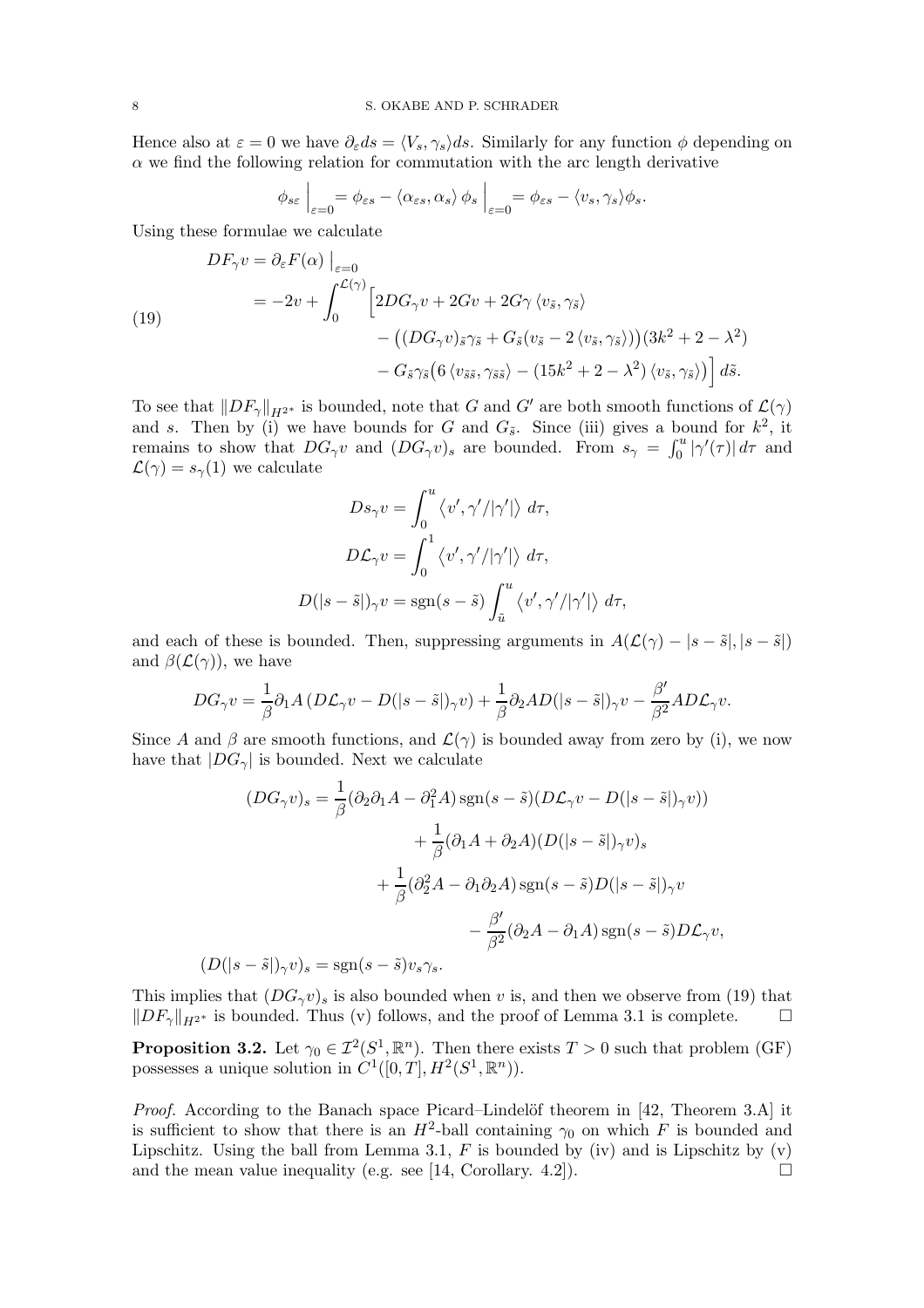For long-time existence we will imitate the method used in e.g. [\[32,](#page-21-11) Theorem 9.1.6].

<span id="page-8-2"></span>**Lemma 3.3.** Assume that  $\gamma : (a, b) \to \mathcal{I}^2(S^1, \mathbb{R}^n)$  is a  $C^1$  curve with finite  $H^2(ds)$ -length. Then  $\lim_{t\to b} \gamma(t)$  exists.

*Proof.* For any increasing sequence of times  $t_i \to b$  we claim that  $\gamma_i := \gamma(t_i)$  is Cauchy in  $(\mathcal{I}^2(S^1,\mathbb{R}^n),$  dist). Suppose not, then there exists  $\varepsilon > 0$  such that for all  $N > 0$  there exist  $j, k > N$  such that  $dist(\gamma_j, \gamma_k) > \varepsilon$ . Since  $dist(\gamma_j, \gamma_k) < \int_{t_j}^{t_k} ||\gamma_t||_{H^2(ds)} dt$ , this contradicts the assumption that the length  $\int_a^b \|\gamma_t\|_{H^2(ds)} dt$  should be finite. By Theorem [2.2](#page-4-2) we see that  $\gamma_i$  converges to some  $\gamma_b$ . Moreover,  $\gamma_b$  is unique: if we have another sequence  $\tilde{\gamma}_i := \gamma(\tilde{t}_i) \to \tilde{\gamma}_b$  and we take  $\bar{t}_i$  to be the ordered union of  $t_i$  and  $\tilde{t}_i$  then  $\gamma(\bar{t}_i)$  must also converge, which requires  $\tilde{\gamma}_b = \gamma_b$ . Finally, we have  $\lim_{t\to b} \gamma(t) = \gamma_b$ , because if not then there exists an increasing sequence  $t_i \to b$  such that  $\gamma(t_i)$  does not converge to  $\gamma_b$ .

<span id="page-8-3"></span>**Proposition 3.4.** Assume that  $\gamma_0 \in \mathcal{I}^2(S^1,\mathbb{R}^n)$ . Then problem [\(GF\)](#page-1-0) possesses a unique global-in-time solution  $\gamma$ .

Proof. Suppose  $\gamma : [0, T) \to \mathcal{I}^2(S^1, \mathbb{R}^n)$  is a maximal solution curve to  $\gamma_t = -\text{grad}\,\mathcal{E}_{\gamma}$ . Abbreviating  $\mathcal{E}(t) := \mathcal{E}(\gamma(t))$ , since

<span id="page-8-4"></span>
$$
\mathcal{E}(t) - \mathcal{E}(0) = \int_0^t \mathcal{E}'(\tau) d\tau = -\int_0^t ||\operatorname{grad} \mathcal{E}_{\gamma}||_{H^2(ds)}^2 d\tau
$$

we have

(20) 
$$
\int_0^T \|\operatorname{grad} \mathcal{E}_{\gamma}\|_{H^2(ds)}^2 dt \leq \mathcal{E}(0),
$$

and then using the Hölder inequality we obtain

$$
\int_0^T \|\operatorname{grad} \mathcal{E}_{\gamma}\|_{H^2(ds)} dt \le \sqrt{T} \Bigl( \int_0^T \|\operatorname{grad} \mathcal{E}_{\gamma}\|_{H^2(ds)}^2 dt \Bigr)^{1/2} \le \sqrt{T} \mathcal{E}(0).
$$

Observe that if T is finite then the length of  $\gamma$  is finite, and then it follows from Lemma [3.3](#page-8-2) that  $\lim_{t\to T}\gamma(t)$  exists in  $(\mathcal{I}^2(S^1,\mathbb{R}^n),$  dist). This contradicts the maximality of T. Therefore Proposition [3.4](#page-8-3) follows.

### 4. Lojasiewicz–Simon gradient inequality

<span id="page-8-0"></span>Our general strategy for proving convergence of the flow to stationary points is well known: upgrade the  $L^2$ -in-time estimate [\(20\)](#page-8-4) to an  $L^1$  estimate using a Lojasiewicz–Simon gradient inequality, and then the length of any trajectory is finite (see e.g. Chapter 7 of [\[9\]](#page-20-22)). Typically the Lojasiewicz–Simon inequality requires that  $\mathcal E$  should be analytic, which we verify in Section [4.2.](#page-10-0) The other standard requisite is a Fredholm second derivative, and so an immediate obstruction is that because of the invariance under reparametrization, the second derivative of  $\mathcal E$  has infinite dimensional nullspace and is therefore not Fredholm. To get around this, we restrict  $\mathcal E$  to the submanifold of arc length proportionally parametrized curves. We show that on this submanifold a gradient inequality is satisfied, and then use the reparametrization symmetry to extend the inequality to the full space.

<span id="page-8-1"></span>4.1. Regularity of critical points and the second variation. First we show that stationary points of  $\mathcal E$  have higher regularity, and then we calculate the second derivative of  $\mathcal E$ . The higher regularity of critical points will be required in order to show in Proposition [4.12](#page-14-1) that the second derivative is Fredholm.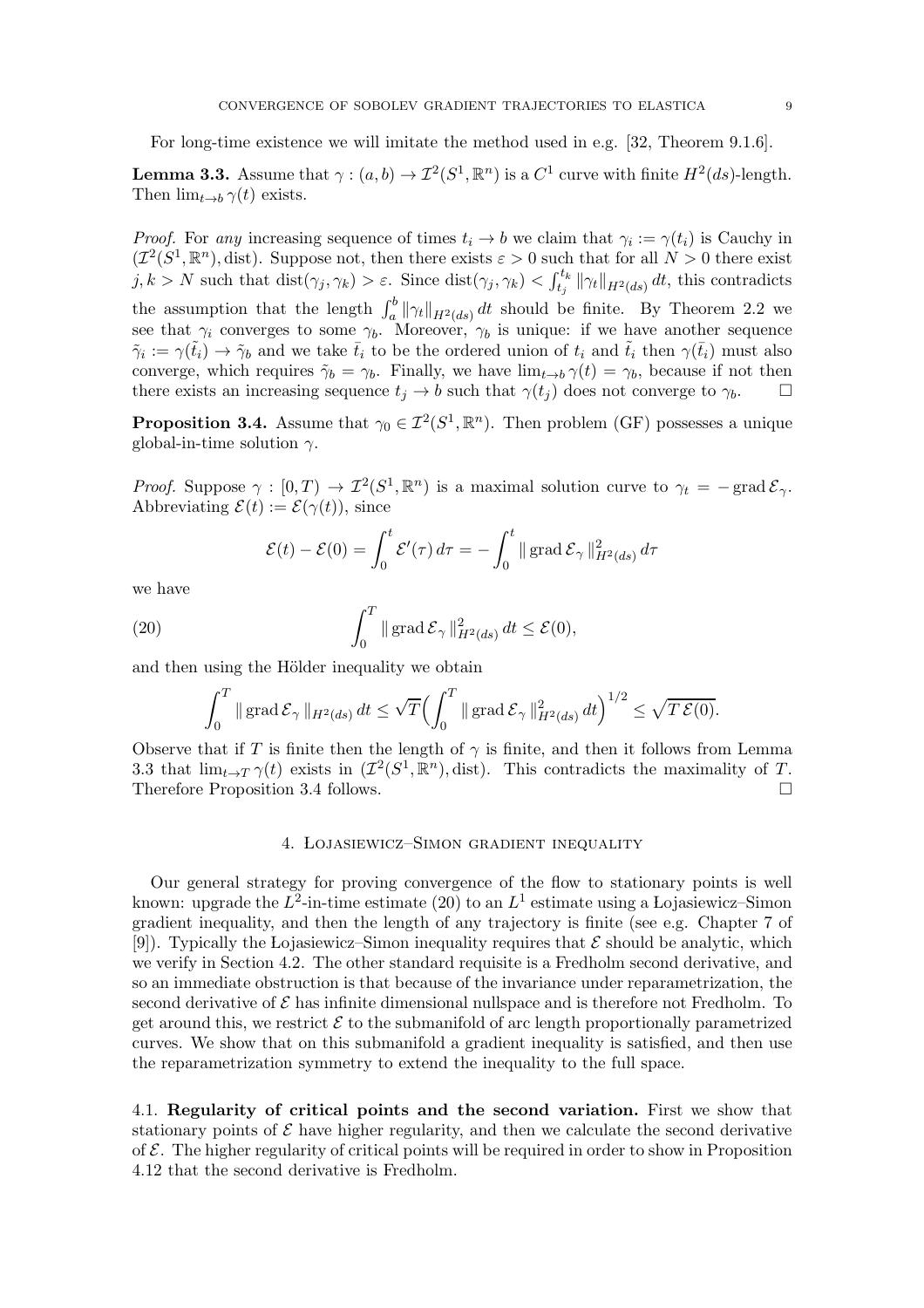<span id="page-9-4"></span>**Proposition 4.1.**  $\gamma \in H^2(S^1, \mathbb{R}^n)$  is a stationary point of  $\mathcal E$  iff  $\gamma$  satisfies

<span id="page-9-1"></span>(21) 
$$
2\partial_s^4 \gamma + \partial_s (3k^2 \gamma_s - \lambda^2 \gamma_s) = 0 \quad \text{a.e.,}
$$

<span id="page-9-2"></span>(22) 
$$
\partial_s^2 \gamma(0) = \partial_s^2 \gamma(\mathcal{L}(\gamma)), \quad \partial_s^3 \gamma(0) = \partial_s^3 \gamma(\mathcal{L}(\gamma)).
$$

Proof. Recalling [\(5\)](#page-3-2) we have

(23) 
$$
d\mathcal{E}_{\gamma} V = \int_0^{\mathcal{L}} \left[ 2 \langle \gamma_{ss}, V_{ss} \rangle - (3k^2 - \lambda^2) \langle \gamma_s, V_s \rangle \right] ds,
$$

where  $\mathcal{L} := \mathcal{L}(\gamma)$ . Since  $\gamma$  is a stationary point of  $\mathcal{E}$ , it holds that  $d\mathcal{E}_{\gamma}V = 0$  for all  $V \in H^2(S^1, \mathbb{R}^n)$ . Let y and w be the solutions to

$$
y_s = 3k^2 \gamma_s - \lambda^2 \gamma_s, \qquad y(0) = 0,
$$
  
 $w_{ss} = 2\gamma_{ss} + y, \qquad w(0) = 0, \qquad w_s(0) = 0,$ 

and define

$$
\tilde{w}(s) := w(s) - \frac{s^2}{\mathcal{L}^2} w(\mathcal{L}) - \frac{s^2}{\mathcal{L}^2} (s - \mathcal{L}) \Big( w_s(\mathcal{L}) - \frac{2}{\mathcal{L}} w(\mathcal{L}) \Big),
$$

so that  $\tilde{w}(0), \tilde{w}(\mathcal{L}), \tilde{w}_s(0)$  and  $\tilde{w}_s(\mathcal{L})$  all vanish and  $\tilde{w} \in H^2(S^1, \mathbb{R}^n)$ . Moreover,  $\tilde{w}_{ss} =$  $w_{ss} - P$  where P is linear in s, i.e.  $P_{ss} = 0$  and so  $\int_0^{\mathcal{L}} \langle P, \tilde{w}_{ss} \rangle ds = 0$ . We therefore have that if  $\gamma$  is stationary then  $d\mathcal{E}_{\gamma} w = 0$  from which it follows that

$$
0 = \int_0^{\mathcal{L}} \langle 2\gamma_{ss} + y, \tilde{w}_{ss} \rangle \, ds = \int_0^{\mathcal{L}} \langle 2\gamma_{ss} + y - P, \tilde{w}_{ss} \rangle \, ds = \int_0^{\mathcal{L}} |2\gamma_{ss} + y - P|^2 \, ds
$$

.

.

and therefore

(24) 
$$
2\gamma_{ss} + y - P = 0
$$
 a.e. in  $S^1$ 

Considering only the normal component, since P is smooth and y is  $H<sup>1</sup>$ , we observe that k is also in  $H^1$ . But then  $y_{su} = 6kk_u\gamma_s + (3k^2 - \lambda^2)\gamma_{su}$  is in  $L^2$ , so y is  $H^2$  and so is k. Note that since [\(24\)](#page-9-0) gives no information about the tangential component of  $\gamma_{uu}$ we cannot bootstrap any further<sup>3</sup>. However, we already have enough  $L^2$ -derivatives to differentiate [\(24\)](#page-9-0) twice and for  $\gamma$  to satisfy the Euler-Lagrange equation [\(21\)](#page-9-1) (a.e.). As for the periodicity conditions [\(22\)](#page-9-2), integration by parts in [\(5\)](#page-3-2) gives

<span id="page-9-0"></span>
$$
d\mathcal{E}_{\gamma} V = 2 \int_0^{\mathcal{L}} \langle \gamma_{s^4} + ((3k^2 - \lambda^2)\gamma_s)_s, V \rangle ds
$$
  
+ 
$$
\left[ 2 \langle \gamma_{ss}, V_s \rangle - 2 \langle \gamma_{s^3}, V \rangle + \langle (3k^2 - \lambda)\gamma_s, V \rangle \right]_0^{\mathcal{L}}
$$

For  $\gamma$  to be stationary the boundary terms must also vanish and so  $\gamma_{ss}, \gamma_{s^3}$  and therefore  $k, k_s$  must be periodic.

Next we calculate the second variation of  $\mathcal{E}$ :

<span id="page-9-3"></span>**Lemma 4.2.** Let  $\gamma \in \mathcal{I}^2(S^1,\mathbb{R}^n)$ . Then the second variation formula at  $\gamma$  is given by

<span id="page-9-5"></span>(25)  
\n
$$
d^{2} \mathcal{E}_{\gamma}(V, W) = \int_{0}^{\mathcal{L}(\gamma)} \left[ \langle W_{ss}, 2V_{ss} - 2 \langle V_{ss}, T \rangle T - 2 \langle V_{s}, \kappa \rangle T - 6 \langle V_{s}, T \rangle \kappa \rangle + \langle W_{s}, -2 \langle V_{s}, \kappa \rangle \kappa - 6 \langle V_{ss}, \kappa \rangle T - 2 \langle V_{ss}, T \rangle \kappa \rangle + \langle W_{s}, -(3k^{2} - \lambda^{2})V_{s} + (15k^{2} - \lambda^{2}) \langle V_{s}, T \rangle T \rangle \right] ds.
$$

 ${}^3y_{suu} = (6k_u^2 + 6kk_{uu})\gamma_s + 12kk_u\gamma_{su} + (3k^2 - \lambda^2)\gamma_{suu},$  but  $\gamma_{suu}$  is not necessarily  $L^2$ .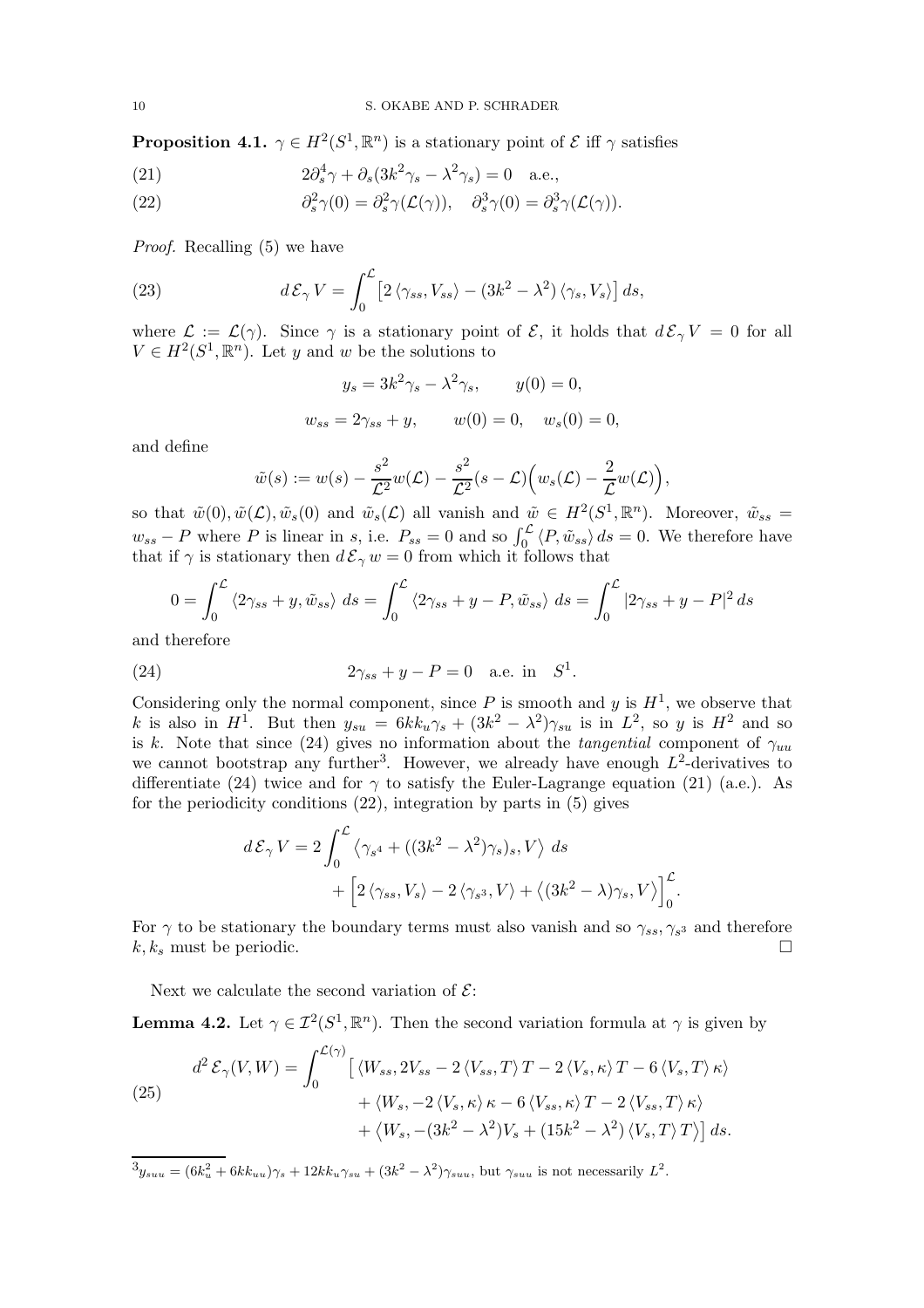*Proof.* We consider  $d\mathcal{E}: U \subset H^2(S^1,\mathbb{R}^n) \to H^2(S^1,\mathbb{R}^n)^*$  and we want to calculate its derivative. Let  $\alpha := \gamma + \varepsilon W$  be a variation of  $\gamma \in U$  in the direction of  $W \in H^2(S^1, \mathbb{R}^n)$ . Then using  $\partial_{\varepsilon} ds = \langle \alpha_{\varepsilon s}, \alpha_s \rangle ds$ , from [\(5\)](#page-3-2) we calculate

$$
\partial_{\varepsilon} d\mathcal{E}_{\alpha} V = \int_{0}^{\mathcal{L}} \left[ 2 \langle V_{ss\varepsilon}, \alpha_{ss} \rangle + 2 \langle V_{ss}, \alpha_{ss\varepsilon} \rangle - 6 \langle \alpha_{ss\varepsilon}, \alpha_{ss} \rangle \langle V_{s}, \alpha_{s} \rangle \right. \\ \left. - (3k^{2} - \lambda^{2}) \big( \langle V_{s\varepsilon}, \alpha_{s} \rangle + \langle V_{s}, \alpha_{s\varepsilon} \rangle \big) \right. \\ \left. + \left( 2 \langle V_{ss}, \alpha_{ss} \rangle - (3k^{2} - \lambda^{2}) \langle V_{s}, \alpha_{s} \rangle \right) \langle \alpha_{\varepsilon s}, \alpha_{s} \rangle \right] ds.
$$

Using the formula for commutation with the arc length derivative:

$$
\phi_{s\varepsilon} = \phi_{\varepsilon s} - \langle \alpha_{\varepsilon s}, \alpha_s \rangle \phi_s,
$$

we calculate

$$
\alpha_{s\varepsilon} \Big|_{\varepsilon=0} = \alpha_{\varepsilon s} - \langle \alpha_{\varepsilon s}, \alpha_s \rangle \alpha_s \Big|_{\varepsilon=0} = W_s - \langle W_s, T \rangle T,
$$
  
\n
$$
\alpha_{s s \varepsilon} \Big|_{\varepsilon=0} = \alpha_{\varepsilon s s} - \langle \alpha_{\varepsilon s s}, \alpha_s \rangle \alpha_s - \langle \alpha_{\varepsilon s}, \alpha_{s s} \rangle \alpha_s - 2 \langle \alpha_{\varepsilon s}, \alpha_s \rangle \alpha_{s s} \Big|_{\varepsilon=0}
$$
  
\n
$$
= W_{s s} - \langle W_{s s}, T \rangle T - \langle W_s, \kappa \rangle T - 2 \langle W_s, T \rangle \kappa.
$$

Moreover, noting that V is independent of  $\varepsilon$ , we have

$$
V_{s\varepsilon}\Big|_{\varepsilon=0} = -\langle \alpha_{\varepsilon s}, \alpha_s \rangle V_s \Big|_{\varepsilon=0} = -\langle W_s, T \rangle V_s,
$$
  
\n
$$
V_{s s \varepsilon}\Big|_{\varepsilon=0} = -\langle \alpha_{\varepsilon s s}, \alpha_s \rangle V_s - \langle \alpha_{\varepsilon s}, \alpha_{s s} \rangle V_s - 2 \langle \alpha_{\varepsilon s}, \alpha_s \rangle V_{s s} \Big|_{\varepsilon=0}
$$
  
\n
$$
= -\langle W_{s s}, T \rangle V_s - \langle W_s, \kappa \rangle V_s - 2 \langle W_s, T \rangle V_{s s}.
$$

Therefore, evaluating  $\partial_{\varepsilon} d\mathcal{E}_{\alpha} V$  at  $\varepsilon = 0$  gives

$$
d^{2} \mathcal{E}_{\gamma}(V, W) = \int_{0}^{\mathcal{L}(\gamma)} \left[ -2 \left\langle W_{ss}, T \right\rangle \left\langle V_{s}, \kappa \right\rangle - 2 \left\langle W_{s}, \kappa \right\rangle \left\langle V_{s}, \kappa \right\rangle - 4 \left\langle W_{s}, T \right\rangle \left\langle V_{ss}, \kappa \right\rangle \right] + 2 \left\langle V_{ss}, W_{ss} \right\rangle - 2 \left\langle W_{ss}, T \right\rangle \left\langle T, V_{ss} \right\rangle - 2 \left\langle W_{s}, \kappa \right\rangle \left\langle T, V_{ss} \right\rangle - 4 \left\langle W_{s}, T \right\rangle \left\langle \kappa, V_{ss} \right\rangle - 6 \left\langle W_{ss}, \kappa \right\rangle \left\langle V_{s}, T \right\rangle + 12k^{2} \left\langle W_{s}, T \right\rangle \left\langle V_{s}, T \right\rangle + (3k^{2} - \lambda^{2}) \left( 2 \left\langle W_{s}, T \right\rangle \left\langle V_{s}, T \right\rangle - \left\langle V_{s}, W_{s} \right\rangle \right) + (2 \left\langle V_{ss}, \kappa \right\rangle - (3k^{2} - \lambda^{2}) \left\langle V_{s}, T \right\rangle) \left\langle W_{s}, T \right\rangle \right] ds = \int_{0}^{\mathcal{L}(\gamma)} \left[ \left\langle W_{ss}, 2V_{ss} - 2 \left\langle V_{ss}, T \right\rangle T - 2 \left\langle V_{s}, \kappa \right\rangle T - 6 \left\langle V_{s}, T \right\rangle \kappa \right\rangle + \left\langle W_{s}, -2 \left\langle V_{s}, \kappa \right\rangle \kappa - 6 \left\langle V_{ss}, \kappa \right\rangle T - 2 \left\langle V_{ss}, T \right\rangle \kappa \right\rangle + \left\langle W_{s}, -(3k^{2} - \lambda^{2})V_{s} + (15k^{2} - \lambda^{2}) \left\langle V_{s}, T \right\rangle T \right\rangle \right] ds
$$

<span id="page-10-0"></span>which proves the lemma.  $\Box$ 

4.2. Analyticity. We are assuming less differentiability than [\[7,](#page-20-12) Section 3.1] and so the proof is a little different.

**Definition** (cf. [\[7\]](#page-20-12), Section 3.1). Let X, Y be Banach spaces and  $D \subset X$  an open subset. A map  $f: D \to Y$  is analytic at  $x_0 \in D$  if there exist continuous symmetric multilinear functions  $a_j: X^j = X \times \ldots \times X \to Y$ ,  $j \in \mathbb{N}$  and  $a_0 \in Y$  such that in a neighbourhood of  $x_0$ 

$$
\sum_{j=0}^{\infty} ||a_j||_{\text{o}} ||x - x_0||^j < \infty, \quad \text{and} \quad f(x) = \sum_{j=0}^{\infty} a_j (x - x_0)^j,
$$

where  $||a_j||$  is the operator norm and  $a_j(x-x_0)^j := a_j(x-x_0, \ldots, x-x_0)$ .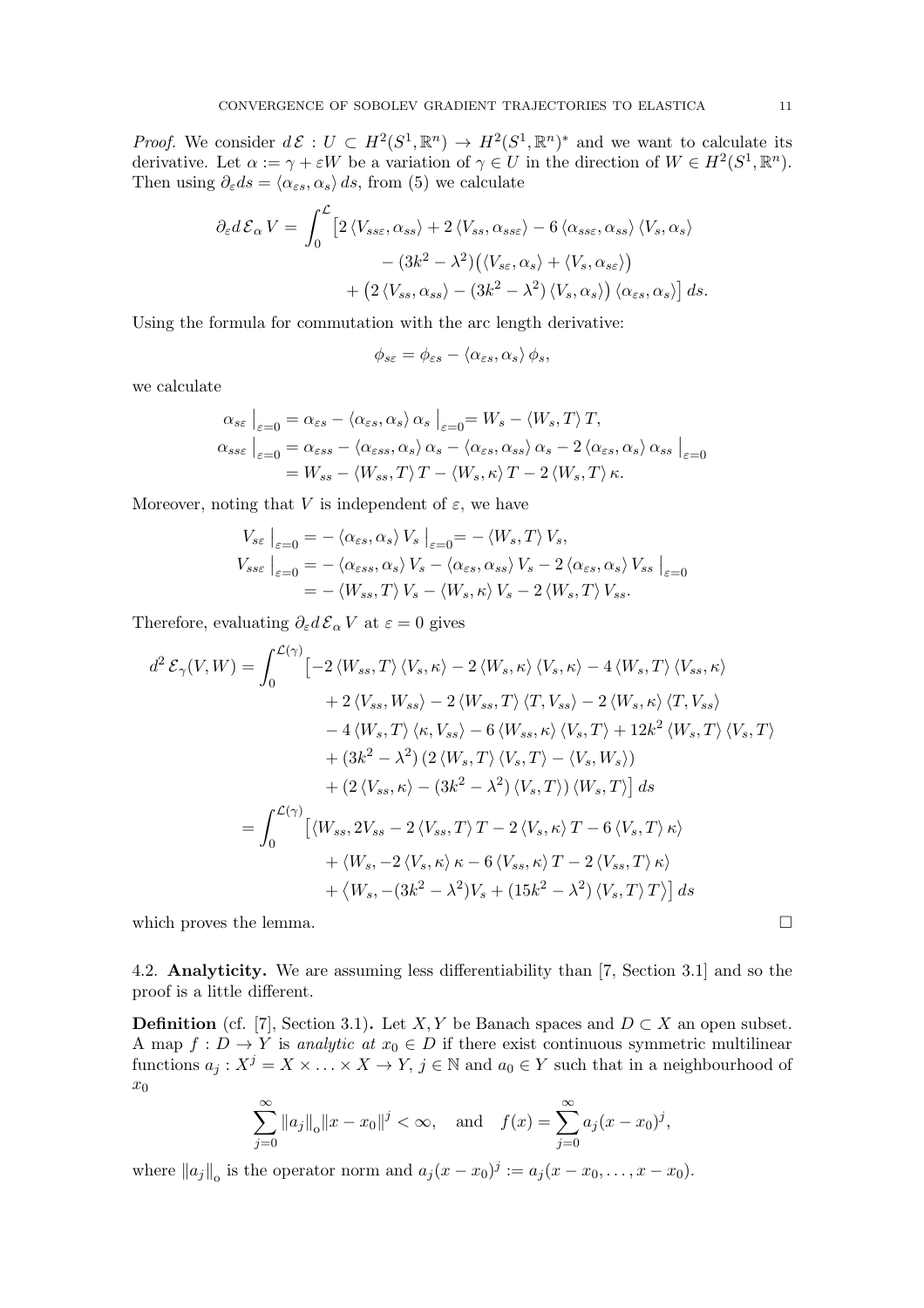Our goal is to prove that  $\mathcal{E}: H^2(S^1, \mathbb{R}^n) \to \mathbb{R}$  is analytic. The proof will require a series of lemmas showing that the constituent functions such as  $\gamma \mapsto |\gamma_u|$  are analytic.

Let  $H^1_+(S^1,\mathbb{R}) := \{ \alpha \in H^1(S^1,\mathbb{R}) : \alpha(u) > 0 \}$  and define  $f : H^1_+(S^1,\mathbb{R}) \to H^1_+(S^1,\mathbb{R})$ by  $f(\alpha)(u) := \sqrt{\alpha(u)}$ . Note that by the Sobolev imbedding  $\alpha$  is continuous and so

$$
||f(\alpha)||_{H^1}^2 = \int_{S^1} \alpha(u) \, du + \int_{S^1} \frac{1}{4\alpha} \alpha_u^2 \, du \le ||\alpha||_{L^\infty} + \frac{1}{4} (\min |\alpha|)^{-1} ||\alpha_u||_{L^2}^2 < \infty
$$

which shows that  $f(\alpha)$  is indeed in  $H^1$ .

<span id="page-11-1"></span>**Lemma 4.3.** The function  $f: H^1_+(S^1, \mathbb{R}) \to H^1_+(S^1, \mathbb{R})$  is analytic.

Proof. Let  $\alpha_0 \in H^1_+(S^1,\mathbb{R})$  and consider the open  $H^1$ -ball  $B_\varepsilon(\alpha_0)$  with radius  $\varepsilon$  centred at  $\alpha_0$ . Assume  $\varepsilon < \min_{u \in S^1} |\alpha_0(u)|$  so that for all  $\alpha \in B_{\varepsilon}(\alpha_0)$  we have

(26) 
$$
0 < \alpha_0(u) - \varepsilon \le \alpha(u) \le \varepsilon + \alpha_0(u)
$$

for all  $u \in S^1$ , and therefore  $B_\varepsilon(\alpha_0) \subset H^1_+(S^1,\mathbb{R})$ . Considered as a function from  $\mathbb{R}^+ \to$  $\mathbb{R}^+$ , the square root is analytic. Indeed the Taylor series about  $x_0$  is

<span id="page-11-0"></span>
$$
\sum_{j=0}^{\infty} b_j(x_0)(x-x_0)^j, \quad b_j(x_0) := c_j x_0^{\frac{1}{2}-j}, \quad c_j := \frac{(-1)^{j-1}(2j-3)!}{2^{2j-2}j!(j-2)!},
$$

the ratio of successive terms is  $\frac{(1-2j)}{2(j+1)}(x-x_0)x_0^{-1}$ , and so by the ratio test the series converges when  $|x - x_0| < x_0$ . It follows from [\(26\)](#page-11-0) that if  $\alpha \in B_{\varepsilon}(\alpha_0)$  then for each u the series

$$
\sum_{j=0}^{\infty} b_j(\alpha_0(u))(\alpha(u) - \alpha_0(u))^j
$$

converges to  $f(\alpha)(u)$ . Moreover, since  $\alpha_0(u) > 0$  we have

$$
||b_j(\alpha_0)||_{H^1}^2 \le c_j^2 \left(\min_{u \in S^1} \alpha_0\right)^{1-2j} + \left(\frac{1}{2} - j\right)^2 c_j^2 \left(\min_{u \in S^1} \alpha_0\right)^{-1-2j} ||\partial_u \alpha_0||_{L^2}^2,
$$

and so  $b_j(\alpha_0) \in H^1$ . Since  $H^1(S^1,\mathbb{R})$  is a Banach algebra (see e.g. [\[1,](#page-20-23) Theorem 4.39]) we may consider  $b_j(\alpha_0)$  to be a map from  $H^1_+(S^1,\mathbb{R})$  to itself acting by multiplication. Then to conclude the proof we need to show that  $\sum_{j=0}^{\infty} ||b_j(\alpha_0)||_{\alpha} ||\alpha - \alpha_0||_{H^1}^j$  converges, where the norm on  $b_i(\alpha_0)$  is the operator norm. Note that

$$
b_{j+1}(\alpha_0) = \frac{1-2j}{2j+2} \alpha_0^{-1} b_j(\alpha_0).
$$

Then using the Banach algebra property  $([1,$  $([1,$  Theorem 4.39]) there is a constant K such that

$$
||b_{j+1}(\alpha_0)||_{\infty} = \sup_{||v||_{H^1} = 1} \left\| \frac{1-2j}{2j+2} \alpha_0^{-1} b_j(\alpha_0) v \right\|_{H^1} \le K \left\| \frac{1-2j}{2j+2} \alpha_0^{-1} \right\|_{H^1} ||b_j(\alpha_0)||_{\infty}
$$

and so the ratio of successive terms is

$$
\frac{\|b_{j+1}(\alpha_0)\|_{\alpha}}{\|b_j(\alpha_0)\|_{\alpha}} \|\alpha - \alpha_0\|_{H^1} \leq K \left\|\frac{1-2j}{2j+2}\alpha_0^{-1}\right\|_{H^1} \|\alpha - \alpha_0\|_{H^1} \to K \|\alpha_0^{-1}\|_{H^1} \|\alpha - \alpha_0\|_{H^1}
$$

as  $j \to \infty$ . By the ratio test the series converges if  $\|\alpha - \alpha_0\|_{H^1} \leq K^{-1} \|\alpha_0^{-1}\|_{H^1}^{-1}$  which can be arranged by choosing  $\varepsilon$  sufficiently small.

<span id="page-11-2"></span>**Lemma 4.4.** The function  $\mathcal{I}^2(S^1,\mathbb{R}^n) \to H^1_+(S^1,\mathbb{R}), \gamma \mapsto |\gamma_u|$  is analytic.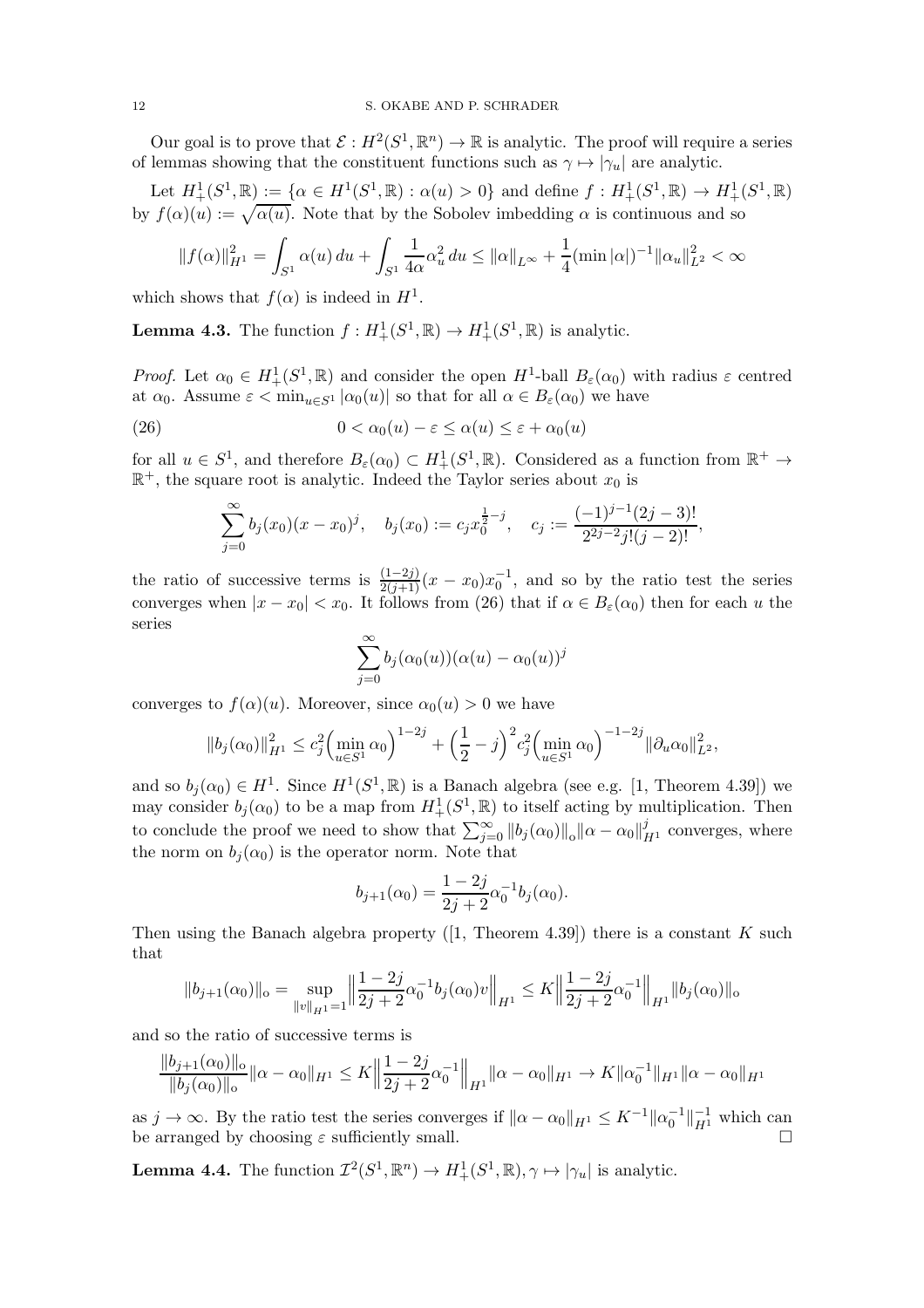*Proof.* First note that  $\partial_u : \mathcal{I}^2(S^1,\mathbb{R}^n) \to H^1(S^1,\mathbb{R}^n)$  is linear and continuous, therefore analytic. The map induced by the Euclidean inner product  $\langle \cdot, \cdot \rangle : H^1(S^1, \mathbb{R}^n) \times H^1(S^1, \mathbb{R}^n) \to$  $H^1(S^1,\mathbb{R})$  satisfies

$$
\| \langle v, w \rangle \|_{H^1}^2 = \int_{S^1} [ | \langle v, w \rangle |^2 + | \langle v', w \rangle + \langle v, w' \rangle |^2 ] du \leq c \|v\|_{H^1}^2 \|w\|_{H^1}^2.
$$

So it is continuous bilinear and therefore the map  $q(\gamma) := \langle \gamma, \gamma \rangle$  is analytic. Now by Lemma [4.3](#page-11-1) we have that  $\gamma \mapsto |\gamma_u|$  is a composition of analytic functions  $f \circ q \circ \partial_u$  and is therefore analytic by e.g. [\[41,](#page-21-15) p. 1079].

**Lemma 4.5.** The function rec :  $H^1_+(S^1,\mathbb{R}) \to H^1_+(S^1,\mathbb{R})$ ,  $\psi(u) \mapsto \psi(u)^{-1}$  is analytic.

*Proof.* This is proved for  $H^3$  functions in [\[7,](#page-20-12) Appendix B.1], and the same method of proof works for  $H^1$  functions. functions.

We also require the following property of analytic functions: If  $F : D \to Y_1, G : D \to Y_2$ are analytic and there exists a bilinear continuous mapping  $* : Y_1 \times Y_2 \to Z$  into another Banach space, then the product  $F * G : D \to Z$ ,  $x \mapsto F(x) * G(x)$  is also analytic. According to [\[7,](#page-20-12) p. 2175] this can be proved using similar ideas as for the Cauchy product of series.

<span id="page-12-1"></span>**Lemma 4.6.** The function 
$$
\partial_s : \mathcal{I}^2(S^1, \mathbb{R}^n) \to H^1(S^1, \mathbb{R}^n)
$$
,  $\gamma \mapsto \gamma_s = \gamma_u/|\gamma_u|$  is analytic.

*Proof.* We observed in the two previous lemmas that  $\partial_u$  and  $\gamma \mapsto |\gamma_u|^{-1}$  are analytic on  $\mathcal{I}^2(S^1,\mathbb{R}^n)$ , with respective codomains  $H^1(S^1,\mathbb{R}^n)$  and  $H^1_+(S^1,\mathbb{R})$ . Moreover the pointwise product \*:  $H^1(S^1,\mathbb{R}) \times H^1(S^1,\mathbb{R}^n) \to H^1(S^1,\mathbb{R}^n)$  is bilinear and continuous. Indeed if  $\alpha \in H^1(S^1, \mathbb{R})$  and  $\gamma \in H^1(S^1, \mathbb{R}^n)$  then

$$
\|\alpha * \gamma\|_{H^1} \le \|\alpha\|_{L^\infty} \|\gamma\|_{L^2} + \|\alpha\|_{L^\infty} \|\gamma_u\|_{L^2} + \|\alpha_u\|_{L^2} \|\gamma\|_{L^\infty}.
$$

Since  $\partial_s \gamma$  is the pointwise product of  $\gamma_u$  and  $|\gamma_u|^{-1}$ , the result follows.

<span id="page-12-2"></span>**Lemma 4.7.** The function  $\partial_s^2 : \mathcal{I}^2(S^1, \mathbb{R}^n) \to L^2(S^1, \mathbb{R}^n)$  is analytic.

*Proof.* Since  $\partial_u : H^1(S^1,\mathbb{R}^n) \to L^2(S^1,\mathbb{R}^n)$  is also linear and continuous, by Lemma [4.6](#page-12-1) we have that  $\partial_u \partial_s : \mathcal{I}^2(S^1,\mathbb{R}^n) \to L^2(S^1,\mathbb{R}^n)$  is a composition of analytic functions, therefore analytic. The product \*:  $H^1(S^1, \mathbb{R}) \times L^2(S^1, \mathbb{R}^n) \to L^2(S^1, \mathbb{R}^n)$  is also bilinear and continuous, and  $\gamma_{ss} = |\gamma_u|^{-1} \gamma_{su}$ , so  $\partial_s^2$  is analytic.

<span id="page-12-3"></span>**Proposition 4.8.** The energy  $\mathcal{E}: \mathcal{I}^2(S^1,\mathbb{R}^n) \to \mathbb{R}$  is analytic.

*Proof.* Recall that  $\mathcal{E}(\gamma) = \int_{S^1} [\langle \gamma_{ss}, \gamma_{ss} \rangle | \gamma_u | + \lambda | \gamma_u |] du$ . Lemma [4.7](#page-12-2) implies that  $\partial_s^2$  is analytic. Moreover, the Euclidean inner product is continuous bilinear on  $L^2(S^1,\mathbb{R}^n)\times$  $L^2(S^1,\mathbb{R}^n)\to L^1(S^1,\mathbb{R})$ , pointwise multiplication \*:  $L^1(S^1,\mathbb{R})\times H^1(S^1,\mathbb{R})\to L^1(S^1,\mathbb{R})$ is continuous bilinear, and the sum of analytic functions is analytic. Thus the integrand is analytic as a function  $\mathcal{I}^2(S^1,\mathbb{R}^n)\to L^1(S^1,\mathbb{R})$ . Integration is of course linear and bounded on  $L^1$ , so the energy is a composition of analytic functions.

<span id="page-12-0"></span>4.3. The submanifold of arc length proportional parametrized curves. Denote  $H^1_{zm}(S^1,\mathbb{R}) := {\alpha \in H^1(S^1,\mathbb{R}) : \int_{S^1} \alpha \, du = 0}$  and define  $\Phi: \mathcal{I}^2(S^1,\mathbb{R}^n) \to H^1_{zm}(S^1,\mathbb{R})$ by  $\Phi(\gamma) := |\gamma_u| - \mathcal{L}(\gamma)$ . Then  $\Omega := \Phi^{-1}(0)$  is the subset of  $\mathcal{I}^2(S^1, \mathbb{R}^n)$  consisting of curves which are parametrized proportional to arc length.

<span id="page-12-4"></span>**Proposition 4.9.** The set  $\Omega$  of arc length proportional parametrized curves is an analytic submanifold of  $H^2(S^1,\mathbb{R}^n)$ .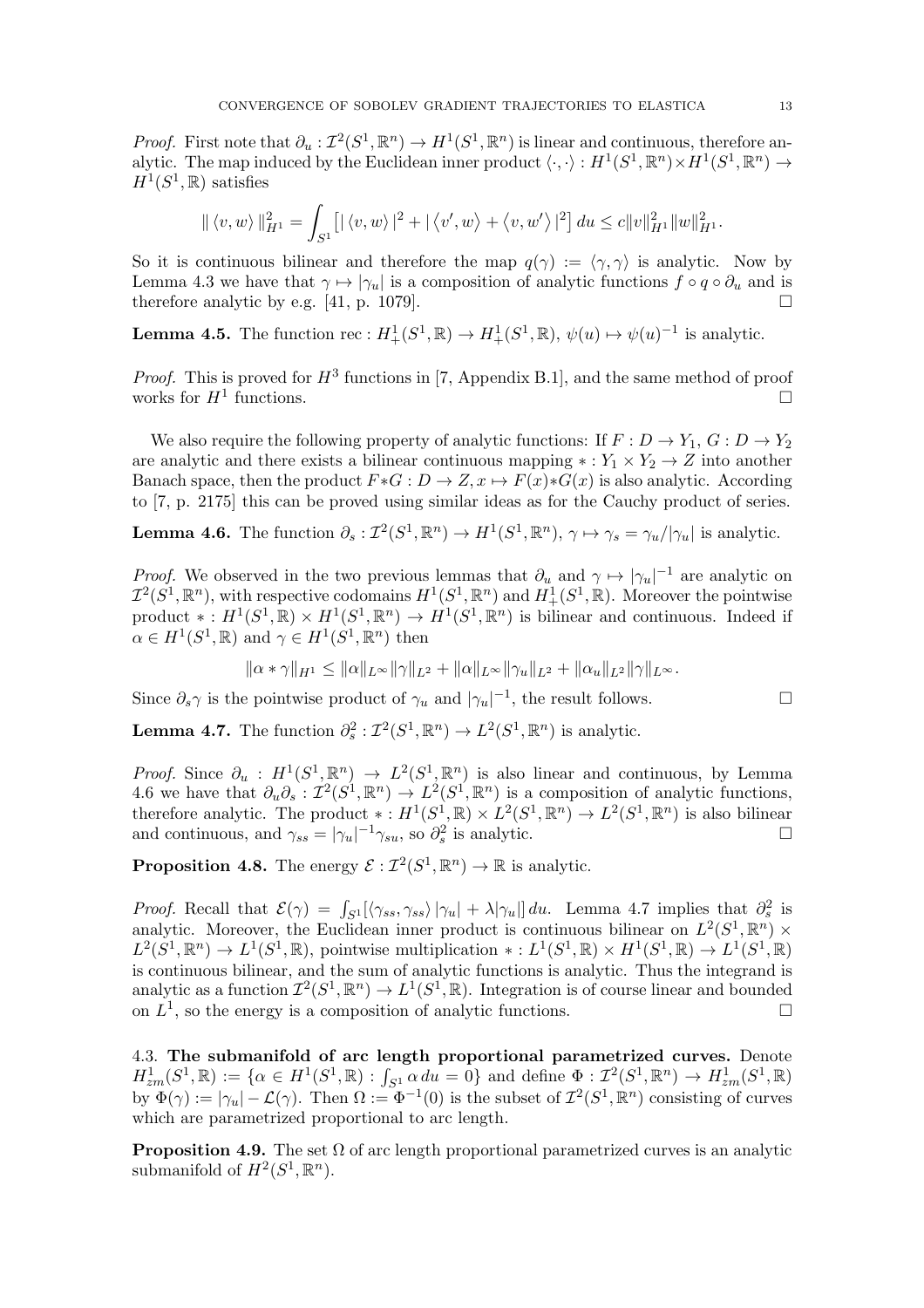*Proof.* We will show that  $\mathbf{0} \in H^1(S^1, \mathbb{R})$  is a regular value of  $\Phi$ . For the derivative we get

<span id="page-13-3"></span>(27) 
$$
d\Phi_{\gamma}v = v_u \cdot \frac{\gamma_u}{|\gamma_u|} - \int_{S^1} v_u \cdot \frac{\gamma_u}{|\gamma_u|} du,
$$

and so **0** is a regular value if for all  $w \in H^1_{zm}(S^1,\mathbb{R})$  there exists  $v \in H^2(S^1,\mathbb{R}^n)$  such that

<span id="page-13-1"></span>(28) 
$$
v_u \cdot \frac{\gamma_u}{|\gamma_u|} - \int_{S^1} v_u \cdot \frac{\gamma_u}{|\gamma_u|} du = w.
$$

Given such a  $w$ , we let  $v$  be a solution of

(29) 
$$
v_u = w \frac{\gamma_u}{|\gamma_u|} + \xi N,
$$

where N is the unit normal to  $\gamma$  and  $\xi : S^1 \to \mathbb{R}$  is a control function which we are free to choose in order to ensure v satisfies the zeroth order periodicity condition  $v(0) = v(1)$ (the first order condition will be discussed below). If this is possible, for example if the system [\(29\)](#page-13-0) is *controllable*, then the solution v satisfies [\(28\)](#page-13-1) and  $d\Phi_{\gamma}$  is surjective.

In fact, it will be sufficient to show that the system

$$
(30) \t\t x_u = \xi N
$$

is controllable, because if y is any solution to  $y_u = w\gamma_u/|\gamma_u|$  then we can control x from e.g.  $x(0) = y(0)$  to  $x(1) = y(1)$  and then let  $v = x - y$ . According to [\[3,](#page-20-24) p. 76], a sufficient condition for [\(30\)](#page-13-2) to be controllable is that the matrix

<span id="page-13-2"></span><span id="page-13-0"></span>
$$
W:=\int_0^1 NN^T du
$$

should be non-singular (here N is a column vector,  $N<sup>T</sup>$  its transpose), in which case a particular control which drives the solution from  $x(0)$  to  $x(1)$  is  $\xi = N^T W^{-1}(x(1) - x(0))$ . Observe then that since  $N^T(0) = N^T(1)$ , we will have that the control  $\xi$  is also zeroth order periodic, and then from  $(29)$  v is first order periodic.

Suppose W is singular. Then there is a non-zero vector  $a \in \mathbb{R}^2$  such that

$$
0 = a^T W a = \int_0^1 (a \cdot N)^2 du
$$

which implies that  $a \cdot N = 0$  for all u, which is impossible because  $\gamma$  is neither a straight line nor constant.

We therefore have that  $d\Phi_{\gamma}$  is surjective, and its kernel splits because it is a closed subspace of a Hilbert space. Therefore **0** is a regular value of  $\Phi$  and  $\Omega$  is a submanifold (see e.g. [\[36,](#page-21-16) Theorem 2.2.2], with  $[14,$  Proposition 2.3]). To see that it is an *analytic* submanifold we note that (e.g. in the proof of [\[14,](#page-20-21) Proposition 2.3]) the charts for  $\Omega$ are constructed by applying the inverse function theorem to  $\Phi$ . Since  $\Phi$  is analytic as a consequence of Lemma [4.4,](#page-11-2) local inverses of  $\Phi$  will also be analytic by a theorem of Whittlesey ([\[41,](#page-21-15) p. 1081]). So the charts are analytic, i.e.  $\Omega$  is analytic.

Combining Proposition [4.8](#page-12-3) with Proposition [4.9,](#page-12-4) we have:

<span id="page-13-6"></span>Corollary 4.10. The restriction  $\mathcal{E}|\Omega$  is analytic.

Here we give a characterization of the tangent space  $T_{\gamma}\Omega$ .

<span id="page-13-5"></span>Corollary 4.11. The tangent space  $T_{\gamma}\Omega$  is equal to ker  $d\Phi_{\gamma}$  and it consists of all  $V \in$  $H^2(S^1,\mathbb{R}^n)$  satisfying

<span id="page-13-4"></span>(31) 
$$
\langle V_s, T \rangle + \frac{1}{\mathcal{L}(\gamma)} \int_0^{\mathcal{L}(\gamma)} \langle V, \kappa \rangle ds = 0.
$$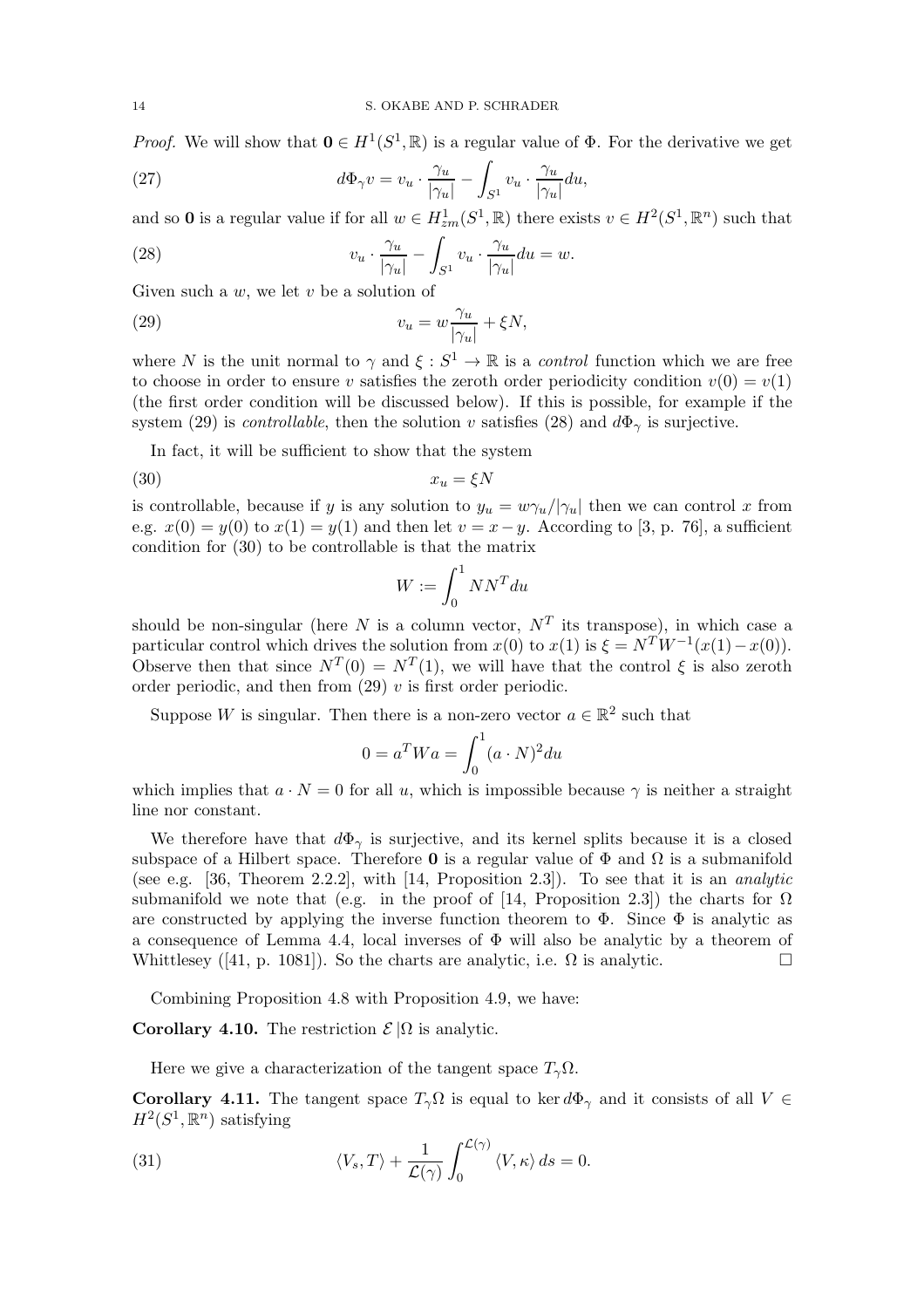*Proof.* The relation  $T_{\gamma} \Omega = \ker d\Phi_{\gamma}$  is a consequence of the regular values theorem (see e.g. [\[36,](#page-21-16) Theorem 2.2.2]). From [\(27\)](#page-13-3) we see that

$$
\langle V_u, T \rangle - \int_{S^1} \langle V_u, T \rangle \, du = 0 \quad \text{for} \quad v \in T_\gamma \Omega.
$$

Since  $|\gamma_u| = \mathcal{L}(\gamma)$  for  $\gamma \in \Omega$ , multiplication by  $1/\mathcal{L}(\gamma)$  and integration by parts gives the desired expression. desired expression.

## <span id="page-14-0"></span>4.4. The gradient inequality.

<span id="page-14-1"></span>**Proposition 4.12.** Let  $\gamma$  be a critical point of  $\mathcal{E}|\Omega$ , then  $d^2(\mathcal{E}|\Omega)_{\gamma}$  is a Fredholm operator with index zero.

*Proof.* Let 
$$
\gamma \in \Omega
$$
, and fix  $V, W \in T_{\gamma}\Omega$  arbitrarily. Taking a derivative of (31), we have  
(32)  $\langle V_{ss}, T \rangle = -\langle V_s, \kappa \rangle$ .

Combining Lemma [4.2](#page-9-3) with [\(32\)](#page-14-2) and Corollary [4.11,](#page-13-5) we reduce the second variational formula into

$$
d^{2} \mathcal{E}_{\gamma}(V, W) = \int_{0}^{\mathcal{L}(\gamma)} \left[ \langle W_{ss}, 2V_{ss} - 6 \langle T, V_{s} \rangle \kappa \rangle \right. \\ \left. + \langle W_{s}, -6 \langle \kappa, V_{ss} \rangle T + (15k^{2} - \lambda^{2}) \langle V_{s}, T \rangle T - (3k^{2} - \lambda^{2}) V_{s} \rangle \right] ds.
$$

Assuming furthermore that  $\gamma$  is a critical point of  $\mathcal E$  and therefore admits higher derivatives, we can differentiate

<span id="page-14-2"></span>
$$
\partial_s(\langle \kappa, V_s \rangle T) = \langle \gamma_{s^3}, V_s \rangle T + \langle \kappa, V_{ss} \rangle T + \langle \kappa, V_s \rangle \kappa
$$

and use this to eliminate the  $\langle \kappa, V_{ss} \rangle T$  term from the expression for  $d^2 \mathcal{E}$ . Then after further simplifications we find

$$
d^2 \mathcal{E}_{\gamma}(V, W) = \int_0^{\mathcal{L}(\gamma)} \left[ 2 \langle W_{ss}, V_{ss} \rangle + \langle W_s, 6 \langle \gamma_{s^3}, V_s \rangle T + 6 \langle T, V_s \rangle \gamma_{s^3} \rangle \right. \\ \left. + \langle W_s, (15k^2 - \lambda^2) \langle V_s, T \rangle T - (3k^2 - \lambda^2) V_s \rangle \right] ds.
$$

Since  $\gamma \in \Omega$  we have  $\langle V, W \rangle_{H^2} = \mathcal{L}^3(\gamma) \langle V_{ss}, W_{ss} \rangle_{L^2} + \mathcal{L}(\gamma) \langle V_s, W_s \rangle_{L^2} + \langle V, W \rangle_{L^2}$  and observe that the second derivative of  $\mathcal E$  has the form

$$
d^2 \mathcal{E}_{\gamma}(V, W) = \frac{2}{\mathcal{L}(\gamma)^3} \langle V, W \rangle_{H^2} + \int_0^{\mathcal{L}(\gamma)} \langle F(V), W \rangle ds,
$$

where F is a continuous linear map into  $L^2(S^1,\mathbb{R}^n)$ . Hence the associated operator B :  $T_{\gamma}\Omega \subset H^2(S^1,\mathbb{R}^n) \to T_{\gamma}\Omega^*,$  defined by  $B(V) = d^2(\mathcal{E}|\Omega)_{\gamma}(V,\cdot)$  is the restriction to  $T_{\gamma}\Omega$  of  $2I + T$  where I is the Riesz map  $I(V) = \langle V, \cdot \rangle_{H^2}$  and  $T(V) := \int_{S^1} \langle V, F(\cdot) \rangle ds$ . Since I is an isomorphism by the Riesz representation theorem, it is Fredholm with index zero. As for  $T$ ,

$$
||T(V)||_{H^{2^{*}}} = \sup_{||W||_{H^{2}}=1} \left| \int \langle V, F(W) \rangle \ ds \right| \leq \sup_{||W||_{H^{2}}=1} ||V||_{L^{2}} ||F(W)||_{L^{2}} \leq c||V||_{L^{2}},
$$

and then it follows from the compactness of the imbedding  $H^2 \subset L^2$  that T is compact. Moreover, these properties for I and T persist upon restriction to  $T_{\gamma}\Omega$ . Then since B is the sum of a Fredholm index zero operator and a compact operator, it is also Fredholm with index zero (e.g.  $[42, \text{Example } 8.16]$ ).

<span id="page-14-3"></span>**Proposition 4.13.** (Lojasiewicz–Simon gradient inequality on  $\Omega$ ). Let  $\gamma_{\infty} \in \Omega$  be a stationary point of  $\mathcal{E}$ . There are constants  $Z \in (0, \infty), \sigma \in (0, 1]$  and  $\theta \in \left[\frac{1}{2}, \frac{1}{2}, \frac{1}{2}\right]$  $(\frac{1}{2},1)$  such that if  $\gamma \in \Omega$  with  $\|\gamma - \gamma_{\infty}\|_{H^2} < \sigma$  then

$$
||d(\mathcal{E}|\Omega)_{\gamma}||_{T_{\gamma}\Omega^{*}} \geq Z|\mathcal{E}(\gamma) - \mathcal{E}(\gamma_{\infty})|^{\theta}.
$$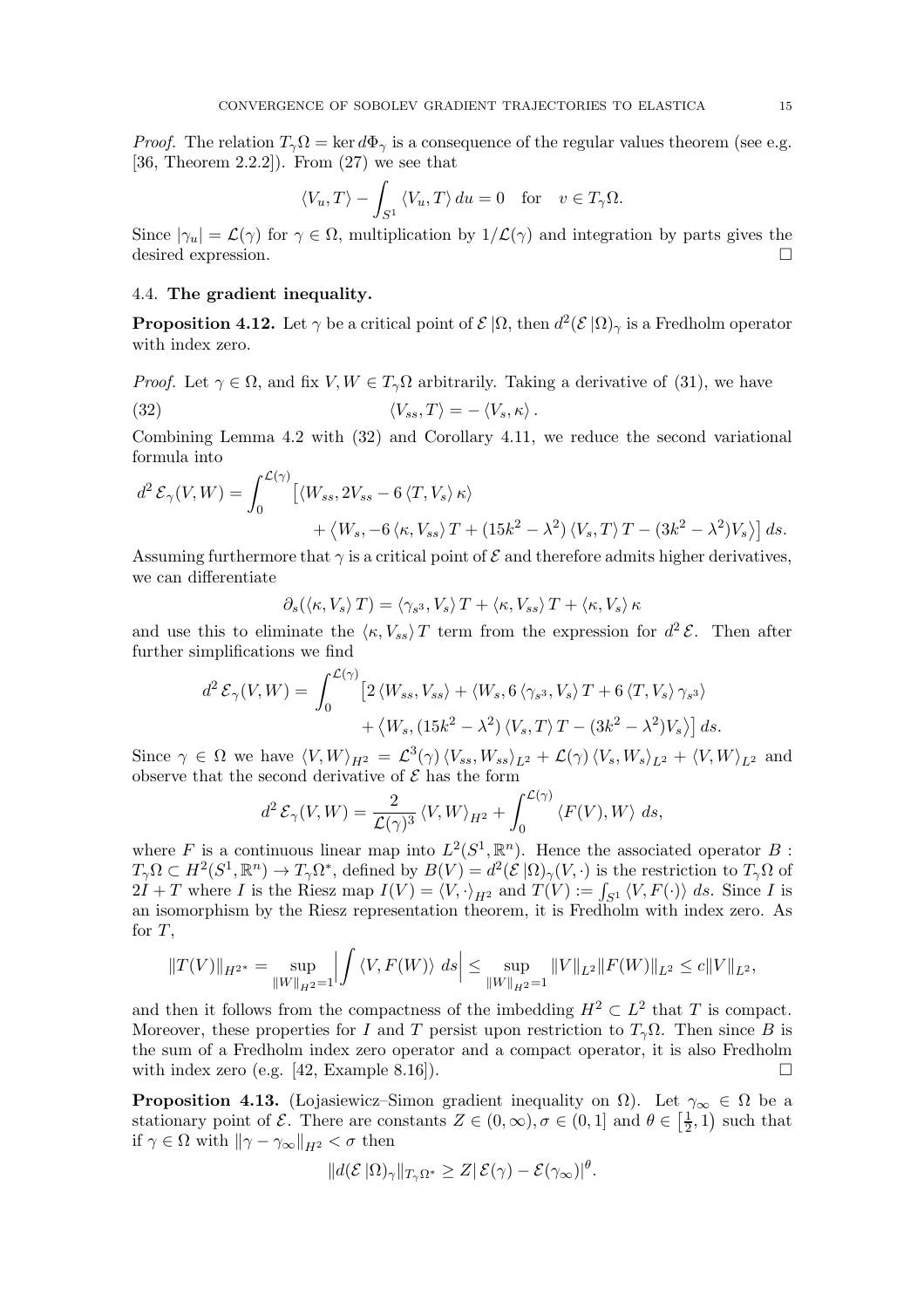Proof. Let  $\phi: U \subset \Omega \to \phi(U) \subset B$  be a local chart for  $\Omega$  with  $\gamma_\infty \in U$ , where B is a subspace of  $H^2(S^1, \mathbb{R}^n)$ , and choose  $\sigma$  such that  $\gamma$  is also in U when  $\|\gamma - \gamma_{\infty}\|_{H^2} < \sigma$ . Define  $E := \mathcal{E} \circ \phi^{-1} : \phi(u) \to \mathbb{R}$ , then  $dE = d\mathcal{E} \circ d\phi^{-1}$ , and since  $\gamma_{\infty}$  is stationary we have

$$
d^2 E_{\phi(\gamma_\infty)} = d^2 \mathcal{E}_{\gamma_\infty}(d\phi^{-1} \cdot, d\phi^{-1} \cdot).
$$

Moreover,  $\phi$  is analytic and  $d\phi$  is an isomorphism so it follows from [4.10](#page-13-6) and [4.12](#page-14-1) that E is analytic and  $d^2 \mathcal{E}_{\phi(\gamma_{\infty})}$  is Fredholm. Therefore by [\[10,](#page-20-25) Theorem 1] there exist constants  $\tilde{Z} \in (0, \infty), \tilde{\sigma} \in (0, 1], \theta \in \left[\frac{1}{2}\right]$  $(\frac{1}{2}, 1)$  such that if  $\|\phi(\gamma) - \phi(\gamma_{\infty})\|_{B} < \tilde{\sigma}$  then

$$
||dE_{\phi(\gamma)}||_{B^*} \ge \tilde{Z} |E(\phi(\gamma)) - E(\phi(\gamma_{\infty}))|^{\theta} = \tilde{Z} |\mathcal{E}(\gamma) - \mathcal{E}(\gamma_{\infty})|^{\theta}.
$$

Since  $d\phi^{-1}$  is continuous we have that there is a constant c such that for any  $V \in T_{\gamma}\Omega$ 

$$
||V||_{H^2} \le c||d\phi(V)||_B
$$

and therefore

$$
||dE_{\phi(\gamma)}||_{B^*} = \sup_{d\phi(V)\in B} \frac{|dE_{\phi(\gamma)}d\phi(V)|}{||d\phi(V)||_B} \leq \sup_{V\in T_\gamma\Omega} \frac{|d\mathcal{E}_\gamma V|}{\frac{1}{c}||V||_{H^2}} = c||d(\mathcal{E}|\Omega)_\gamma||_{T_\gamma\Omega^*}.
$$

The existence of a  $\sigma$  such that if  $\|\gamma - \gamma_{\infty}\|_{H^2} < \sigma$  then  $\|\phi(\gamma) - \phi(\gamma_{\infty})\|_{B} < \tilde{\sigma}$  follows from the continuity of  $\phi$  and the fact that  $\Omega$  is a submanifold of  $H^2(S^1, \mathbb{R}^n)$  $\Box$ 

<span id="page-15-1"></span>**Lemma 4.14.** The projection  $P: \mathcal{I}^2(S^1,\mathbb{R}^n) \to \Omega$  which takes each  $\gamma$  to its arc length proportional reparametrisation is continuous with respect to  $H^2$  at any  $c \in \mathcal{I}^3(S^1,\mathbb{R}^n)$ , where  $\mathcal{I}^3(S^1, \mathbb{R}^n) := \{ \gamma \in H^3(S^1, \mathbb{R}^n) : |\gamma'(u)| > 0 \}.$ 

*Proof.* Write 
$$
w_{\gamma}(u) = \frac{1}{\mathcal{L}(\gamma)} \int_0^u |\gamma'(\tau)| d\tau
$$
 so  $\alpha(w) := P(\gamma)(w) = \gamma \circ w_{\gamma}^{-1}(w) = \gamma(u)$  and  
\n
$$
\alpha'(w) = \mathcal{L}(\gamma) \frac{\gamma'(u)}{|\gamma'(u)|} =: \mathcal{L}(\gamma) T_{\gamma}(u),
$$
\n
$$
\alpha''(w) = \gamma''(u) \frac{\mathcal{L}(\gamma)^2}{|\gamma'(u)|^2} - \gamma'(u) \frac{\mathcal{L}(\gamma)^2}{|\gamma'(u)|^4} \langle \gamma''(u), \gamma'(u) \rangle = \mathcal{L}(\gamma)^2 \kappa_{\gamma}(u).
$$

Let  $c \in \mathcal{I}^3(S^1,\mathbb{R}^n)$  and  $\gamma \in \mathcal{I}^2(S^1,\mathbb{R}^n)$ . We will make repeated use of the following estimate on parameters

(33)  
\n
$$
|u - \omega_{\gamma}^{-1} \circ \omega_{c}(u)| = |\omega_{\gamma}^{-1} \circ \omega_{\gamma}(u) - \omega_{\gamma}^{-1} \circ \omega_{c}(u)|
$$
\n
$$
= \left| \int_{\omega_{c}(u)}^{\omega_{\gamma}(u)} (\omega_{\gamma}^{-1})'(\tau) d\tau \right|
$$
\n
$$
\leq \mathcal{L}(\gamma) |||\gamma|^{-1} ||_{L^{\infty}} \left| \int_{0}^{u} [|\gamma'(\tau)| - |c'(\tau)|] d\tau \right|
$$
\n
$$
\leq \mathcal{L}(\gamma) |||\gamma|^{-1} ||_{L^{\infty}} \|\gamma' - c' ||_{L^{1}}.
$$

Then

<span id="page-15-0"></span>
$$
||P(c) - P(\gamma)||_{L^{2}}^{2} = \int_{0}^{1} |c \circ \omega_{c}^{-1}(w) - \gamma \circ \omega_{\gamma}^{-1}(w)|^{2} dw
$$
  
\n
$$
\leq \int_{0}^{1} |c(u) - c \circ \omega_{\gamma}^{-1} \circ \omega_{c}(u)|^{2} \frac{|c'(u)|}{\mathcal{L}(c)} du
$$
  
\n
$$
+ \int_{0}^{1} |c \circ \omega_{\gamma}^{-1}(w) - \gamma \circ \omega_{\gamma}^{-1}(w)|^{2} dw
$$
  
\n
$$
\leq \frac{||c'||_{L^{\infty}}^{3}}{\mathcal{L}(c)} \int_{0}^{1} |u - \omega_{\gamma}^{-1} \circ \omega_{c}(u)|^{2} du + \frac{||\gamma'||_{L^{\infty}}}{\mathcal{L}(\gamma)} ||c - \gamma||_{L^{2}}^{2}
$$
  
\n
$$
\leq \frac{||c'||_{L^{\infty}}^{3}}{\mathcal{L}(c)} \mathcal{L}(\gamma)^{2} |||\gamma'||^{-1} ||_{L^{\infty}}^{2} ||c' - \gamma'||_{L^{2}}^{2} + \frac{||\gamma'||_{L^{\infty}}}{\mathcal{L}(\gamma)} ||c - \gamma||_{L^{2}}^{2}.
$$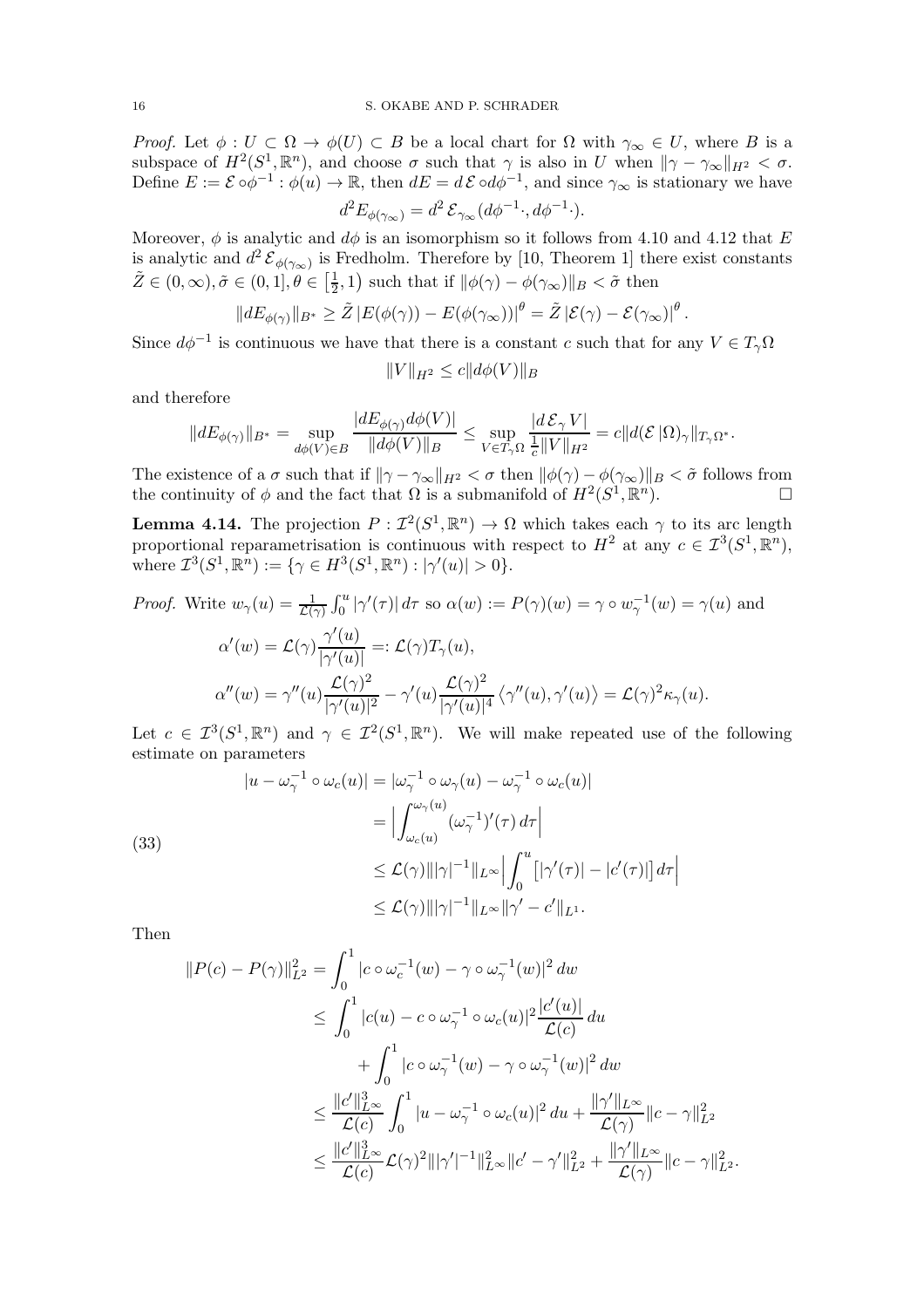For the difference of first derivatives we have

$$
||P(c)' - P(\gamma)'||_{L^2}^2 = \int_0^1 |\mathcal{L}(c)T_c \circ \omega_c^{-1}(w) - \mathcal{L}(\gamma)T_\gamma \circ \omega_\gamma^{-1}(w)|^2 dw
$$
  

$$
\leq \mathcal{L}(c)^2 \int_0^1 |T_c \circ \omega_c^{-1}(w) - T_c \circ \omega_\gamma^{-1}(w)|^2 dw
$$
  

$$
+ \int_0^1 |\mathcal{L}(c)T_c \circ \omega_\gamma^{-1}(w) - \mathcal{L}(\gamma)T_\gamma \circ \omega_\gamma^{-1}(w)|^2 dw.
$$

For the first term on the right hand side of the inequality, using a change of variable, the fundamental theorem of calculus and [\(33\)](#page-15-0) we have

$$
\mathcal{L}(c)^2 \int_0^1 |T_c \circ \omega_c^{-1}(w) - T_c \circ \omega_\gamma^{-1}(w)|^2 \, dw \leq \mathcal{L}(c) \|c'\|_{L^\infty} \|T_c'\|_{L^2}^2 \int_0^1 |u - \omega_\gamma^{-1} \circ \omega_c(u)|^2 \, du
$$
  

$$
\leq \mathcal{L}(c) \|c'\|_{L^\infty} \|T_c'\|_{L^2}^2 \mathcal{L}(\gamma)^2 \||\gamma'|^{-1} \|_{L^\infty}^2 \|\gamma' - c'\|_{L^2}^2.
$$

For the second term

$$
\int_0^1 |\mathcal{L}(c)T_c \circ \omega_\gamma^{-1}(w) - \mathcal{L}(\gamma)T_\gamma \circ \omega_\gamma^{-1}(w)|^2 dw
$$
  
\n
$$
\leq 2 \frac{\|\gamma'\|_{L^\infty}}{\mathcal{L}(\gamma)} \int_0^1 [|\mathcal{L}(c) - \mathcal{L}(\gamma)|^2 + \mathcal{L}(\gamma)^2 |T_c(u) - T_\gamma(u)|^2] du
$$
  
\n
$$
\leq 2 \frac{\|\gamma'\|_{L^\infty}}{\mathcal{L}(\gamma)} \|c' - \gamma'\|_{L^2}^2 + 4 \|\gamma'\|_{L^\infty} \mathcal{L}(\gamma) \|\gamma'\|^{-1} \|_{L^\infty}^2 \|c' - \gamma'\|_{L^2}^2.
$$

Similarly for the difference of second derivatives

$$
||P(c)'' - P(\gamma)''||_{L^2}^2 = \int_0^1 |\mathcal{L}(c)^2 \kappa_c \circ \omega_c^{-1}(w) - \mathcal{L}(\gamma)^2 \kappa_{\gamma} \circ \omega_{\gamma}^{-1}(w)|^2 dw
$$
  
\n
$$
\leq \mathcal{L}(c)^3 ||c'||_{L^{\infty}} ||\kappa_c'||_{L^2}^2 \mathcal{L}(\gamma)^2 |||\gamma'|^{-1} ||_{L^{\infty}}^2 ||\gamma' - c'||_{L^2}^2
$$
  
\n
$$
+ 2 \frac{||\gamma'||_{L^{\infty}}}{\mathcal{L}(\gamma)} ||\kappa_c||_{L^2}^2 (\mathcal{L}(c) + \mathcal{L}(\gamma))^2 ||c' - \gamma'||_{L^2}^2
$$
  
\n
$$
+ 2 ||\gamma'||_{L^{\infty}} \mathcal{L}(\gamma)^3 ||\kappa_c - \kappa_{\gamma}||_{L^2}.
$$

We have assumed  $c \in \mathcal{I}^3(S^1,\mathbb{R}^n)$  so that  $\|\kappa'_c\|_{L^2}$  is bounded. Recall that by Lemma [3.1](#page-5-2) if  $||c - \gamma||_{L^2} \leq \delta$  then  $|\gamma'|$  (and therefore also  $\mathcal{L}(\gamma)$ ) is bounded above and below, and T and k are locally Lipschitz.  $\square$ 

<span id="page-16-1"></span>**Theorem 4.15.** (Gradient inequality on  $\mathcal{I}^2(S^1,\mathbb{R}^n)$ ) Let  $\gamma_\infty \in \mathcal{I}^2(S^1,\mathbb{R}^n)$  be a stationary point of  $\mathcal{E}$ . Then there are constants  $Z \in (0, \infty), c \in (0, 1]$  and  $\theta \in \left[\frac{1}{2}, \frac{1}{2}\right]$  $(\frac{1}{2},1)$  such that if  $\gamma \in \mathcal{I}^2(S^1,\mathbb{R}^n)$  with  $\|\gamma - \gamma_\infty\|_{H^2} < c$  then

$$
\|\operatorname{grad}_{\gamma} \mathcal{E} \|_{H^2(ds)} \geq Z|\mathcal{E}(\gamma) - \mathcal{E}(\gamma_{\infty})|^{\theta}.
$$

*Proof.* Let  $\alpha, \alpha_{\infty} \in \Omega$  be the respective reparametrisations of  $\gamma, \gamma_{\infty}$ . Then since  $\mathcal E$  and  $d\mathcal E$ are parametrisation invariant and  $||d(\mathcal{E}|\Omega)_{\alpha}||_{T_{\gamma}\Omega^*} \leq ||d \mathcal{E}_{\alpha}||_{H^{2^*}}$  we have by Proposition [4.13](#page-14-3)

$$
\|d\mathcal{E}_{\alpha}\|_{H^{2^{*}}}\geq\|d(\mathcal{E}|\Omega)_{\alpha}\|_{T_{\gamma}\Omega^{*}}\geq Z|\mathcal{E}(\alpha)-\mathcal{E}(\alpha_{\infty})|^{\theta}=Z|\mathcal{E}(\gamma)-\mathcal{E}(\gamma_{\infty})|^{\theta}
$$

provided  $\|\alpha - \alpha_{\infty}\|_{H^2} \leq \sigma$ , which can be arranged according to Lemma [4.14](#page-15-1) because  $\alpha_{\infty}$ is at least in  $H<sup>4</sup>$  (Proposition [4.1\)](#page-9-4). Since reparametrisation is a linear map on  $H<sup>2</sup>$  we have  $d\mathcal{E}_{\alpha}(V) = d\mathcal{E}_{\gamma}(V \circ \omega_{\gamma})$  and then

<span id="page-16-0"></span>(34) 
$$
\|d\mathcal{E}_{\alpha}\|_{H^{2^{*}}} = \sup_{\|V\|_{H^{2}}=1} |d\mathcal{E}_{\gamma}(V \circ \omega_{\gamma})| = \sup_{\|V\|_{H^{2}}=1} \langle \operatorname{grad} \mathcal{E}_{\gamma}, V \circ \omega_{\gamma} \rangle_{H^{2}(ds),\gamma}.
$$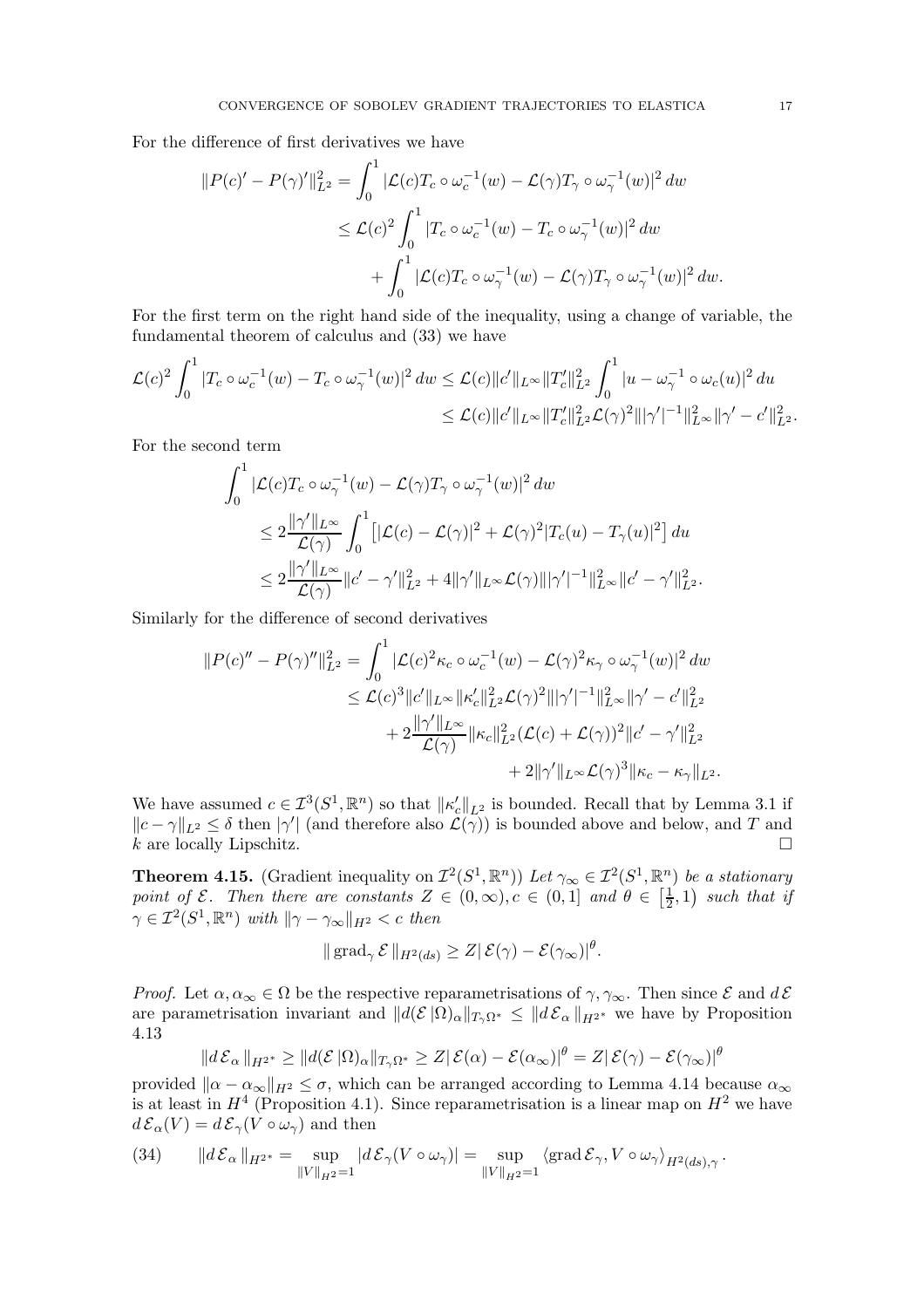From  $\frac{d\omega_{\gamma}^{-1}}{du} = \mathcal{L}(\gamma)/|\gamma'(u)|$  we calculate

<span id="page-17-2"></span>(35) 
$$
||V \circ \omega_{\gamma}||_{H^{2}(ds),\gamma}^{2} = \mathcal{L}(\gamma)||V||_{L^{2}}^{2} + \frac{1}{\mathcal{L}(\gamma)}||V'||_{L^{2}}^{2} + \frac{1}{\mathcal{L}(\gamma)^{3}}||V''||_{L^{2}}^{2}.
$$

Since  $\gamma$  is in an  $H^2$  neighbourhood of  $\gamma_{\infty}$  we have upper and lower bounds for  $\mathcal{L}(\gamma)$  and therefore a constant  $c_1$  such that

$$
||d \mathcal{E}_{\alpha} ||_{H^{2^*}} \leq c_1 || \operatorname{grad} \mathcal{E}_{\gamma} ||_{H^2(ds)}.
$$

### 5. Convergence

<span id="page-17-0"></span>Since the Lojasiewicz–Simon gradient inequality proved above only holds in an  $H^2$ neighbourhood of a critical point we will need subconvergence in  $H<sup>2</sup>$  of minimizing sequences in order to use it. To this end we will prove a Palais–Smale type condition for  $\mathcal E$ using the next lemma.

**Lemma 5.1.** The restriction  $\mathcal{E}|\Omega$  is coercive modulo  $C^1$  in the following sense: given  $\alpha \in \Omega$  with  $\|\alpha\|_{H^2} < c_0$ , for any  $V \in T_\alpha\Omega$  there exist positive constants  $c_1$  and  $c_2$  depending on  $c_0$  such that

<span id="page-17-1"></span>(36) 
$$
d^2(\mathcal{E}|\Omega)_{\alpha}(V,V) \geq c_1 \|V\|_{H^2}^2 - c_2 \|V\|_{C^1}^2.
$$

*Proof.* Rather than calculate  $d^2(\mathcal{E}|\Omega)_{\alpha}(V,V)$  by putting a tangent vector V of the form described by [\(31\)](#page-13-4) into the formula [\(25\)](#page-9-5) for  $d^2 \mathcal{E}$ , we find it easier to calculate  $d^2(\mathcal{E}|\Omega)$ directly. Indeed, since  $\alpha \in \Omega$  satisfies  $|\alpha'(u)| = \mathcal{L}(\alpha)$ ,  $\mathcal{E}(\alpha)$  has the simpler form

$$
\mathcal{E}(\alpha) = \frac{1}{\mathcal{L}(\alpha)^3} \int_0^1 |\alpha''|^2 \, du.
$$

Then if we let  $a(\varepsilon)$  be a path in  $\Omega$  with  $\partial_{\varepsilon}a|_{\varepsilon=0} = V \in T_{\alpha}\Omega$  we calculate

$$
d(\mathcal{E}|\Omega)_{\alpha}V = \partial_{\varepsilon}\mathcal{E}(a)|_{\varepsilon=0} = -3\frac{\partial_{\varepsilon}\mathcal{L}(a)}{\mathcal{L}(a)^{4}} \int_{0}^{1} |\alpha''|^{2} du + \frac{2}{\mathcal{L}(a)^{3}} \int_{0}^{1} \langle \partial_{\varepsilon}a'', a \rangle du \Big|_{\varepsilon=0}
$$

$$
= \frac{3\mathcal{E}(\alpha)}{\mathcal{L}(\alpha)^{2}} \int_{0}^{1} \langle \alpha'', V \rangle du + \frac{2}{\mathcal{L}(\alpha)^{3}} \int_{0}^{1} \langle V'', \alpha'' \rangle du,
$$

where we have used  $\partial_{\varepsilon}\mathcal{L}(a)|_{\varepsilon=0} = -\frac{1}{\mathcal{L}(a)}$  $\frac{1}{\mathcal{L}(\alpha)} \int \langle \alpha'', V \rangle \, du$ . Now let  $b(\varepsilon)$  be a path in  $\Omega$  with  $\partial_{\varepsilon}b|_{\varepsilon=0} = w \in T_{\alpha}\Omega$  and calculate

$$
d^{2} \mathcal{E}_{\alpha}(V,W) = \partial_{\varepsilon}(d\mathcal{E}_{b}(V))|_{\varepsilon=0}
$$
  
\n
$$
= \frac{3}{\mathcal{L}(\alpha)^{2}} d\mathcal{E}_{\alpha} W \int_{0}^{1} \langle \alpha'', V \rangle du - 6 \frac{d\mathcal{L}_{\alpha}W}{\mathcal{L}(\alpha)^{3}} \mathcal{E}(\alpha) \int_{0}^{1} \langle \alpha'', V \rangle du
$$
  
\n
$$
+ 3 \frac{\mathcal{E}(\alpha)}{\mathcal{L}(\alpha)^{2}} \int_{0}^{1} \langle W'', V \rangle du - 6 \frac{d\mathcal{L}_{\alpha}W}{\mathcal{L}(\alpha)^{4}} \int_{0}^{1} \langle V'', \alpha'' \rangle du
$$
  
\n
$$
+ \frac{2}{\mathcal{L}(\alpha)^{3}} \int_{0}^{1} \langle V'', W'' \rangle du
$$
  
\n
$$
= \frac{3}{\mathcal{L}(\alpha)^{2}} \int_{0}^{1} \langle \alpha'', V \rangle du \left( \frac{5 \mathcal{E}(\alpha)}{\mathcal{L}(\alpha)^{2}} \int_{0}^{1} \langle \alpha'', W \rangle du + \frac{2}{\mathcal{L}(\alpha)^{3}} \int_{0}^{1} \langle W'', \alpha'' \rangle du \right)
$$
  
\n
$$
- \frac{3 \mathcal{E}(\alpha)}{\mathcal{L}(\alpha)^{2}} \int_{0}^{1} \langle W', V' \rangle du + \frac{6}{\mathcal{L}(\alpha)^{5}} \int_{0}^{1} \langle \alpha'', W \rangle du \int_{0}^{1} \langle V'', \alpha'' \rangle du
$$
  
\n
$$
+ \frac{2}{\mathcal{L}(\alpha)^{3}} \int_{0}^{1} \langle V'', W'' \rangle du.
$$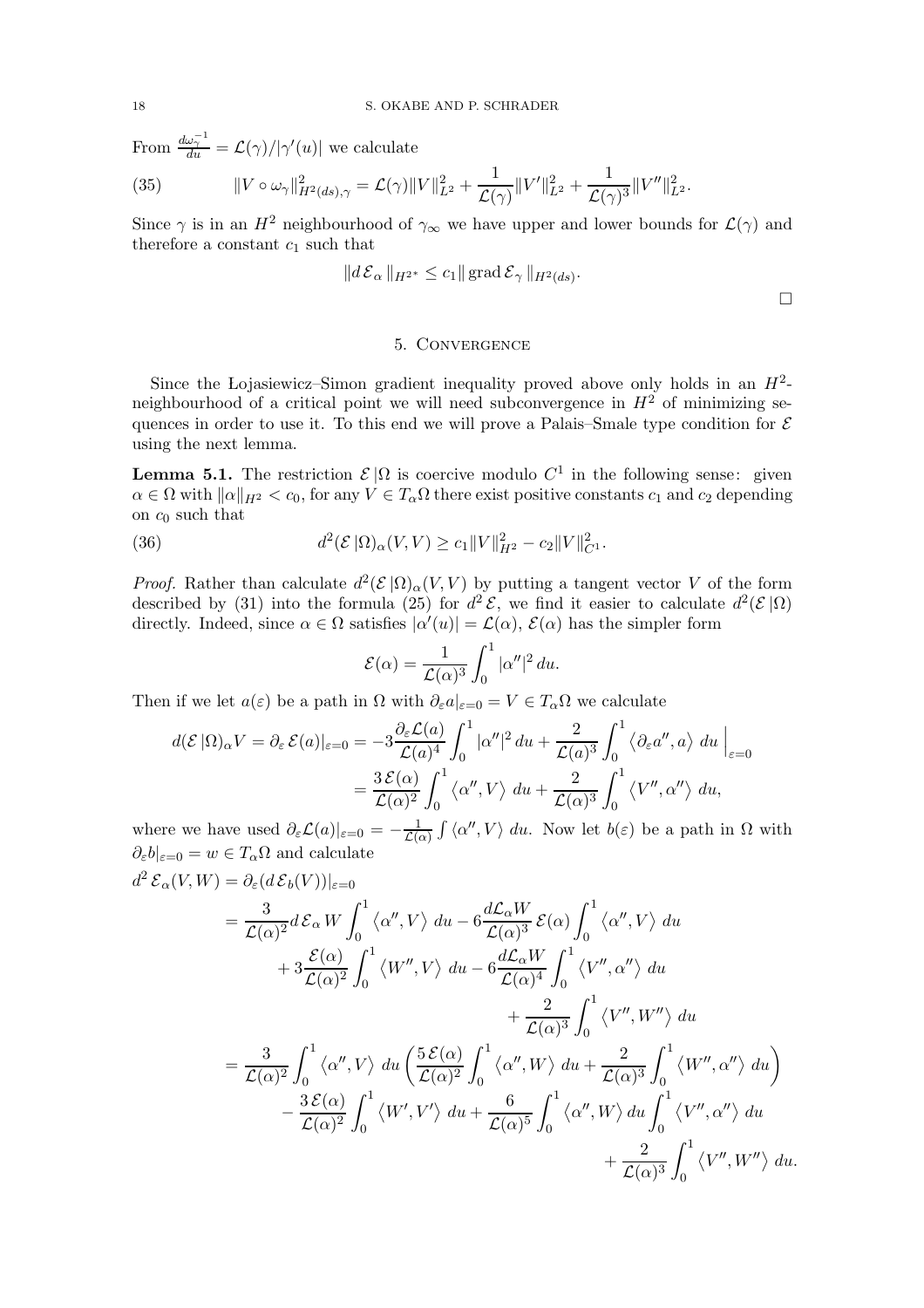Hence

$$
d^2 \mathcal{E}_{\alpha}(V,V) = \frac{2}{\mathcal{L}(\alpha)^3} \int_0^1 |V''|^2 du - \frac{3 \mathcal{E}(\alpha)}{\mathcal{L}(\alpha)^2} \int_0^1 |V'|^2 du + \frac{15 \mathcal{E}(\alpha)}{\mathcal{L}(\alpha)^4} \left( \int_0^1 \langle \alpha'', V \rangle du \right)^2
$$
  
+ 
$$
\frac{12}{\mathcal{L}(\alpha)^5} \int_0^1 \langle \alpha'', V \rangle du \int_0^1 \langle V'', \alpha'' \rangle du
$$

and then there are constants  $c_1, c_2, c_3, c_4$  depending on  $c_0$  such that

$$
d^2 \mathcal{E}_{\alpha}(V, V) \ge c_1 \|V''\|_{L^2}^2 - c_2 \|V'\|_{L^2}^2 - c_3 \|V\|_{L^2}^2 - c_4 \|V\|_{L^2} \|V''\|_{L^2}.
$$

If we apply the inequality  $2ab \leq \varepsilon a^2 + \frac{1}{\varepsilon}$  $\frac{1}{\varepsilon}b^2$ ,  $\varepsilon > 0$  to the last term, choosing  $\varepsilon$  sufficiently small, and then combine terms and refresh the constants we obtain

$$
d^2 \mathcal{E}_{\alpha}(V, V) \ge c_1 \|V\|_{H^2}^2 - c_2 \|V\|_{H^1}^2.
$$

Recalling that for  $V \in H^2$  we have  $||V||_{H^1} \le ||V||_{C^1}$ , the result now follows.

We remark that [\(36\)](#page-17-1) has the following equivalent formulation in terms of the first derivative:

(37) 
$$
\left(d(\mathcal{E}|\Omega)_{\alpha}-d(\mathcal{E}|\Omega)_{\beta}\right)(\alpha-\beta) \geq c_1 \|\alpha-\beta\|_{H^2}^2 - c_2 \|\alpha-\beta\|_{C^1}^2
$$

Indeed, assuming  $\|\alpha + V\|_{H^2} \leq c_0$  we have

<span id="page-18-0"></span>
$$
(d(\mathcal{E}|\Omega)_{\alpha+V} - d(\mathcal{E}|\Omega)_{\alpha})V = \int_0^1 \frac{d}{dt} d(\mathcal{E}|\Omega)_{\alpha+tv}(V)dt
$$
  
= 
$$
\int_0^1 d^2(\mathcal{E}|\Omega)_{\alpha+tv}(V,V)dt \ge c_1 ||V||_{H^2}^2 - c_2 ||V||_{C^1}.
$$

Now replacing V with  $\beta - \alpha$  and assuming e.g.  $\|\alpha\|_{H^2}$ ,  $\|\beta\|_{H^2} \leq c_0/2$  gives [\(37\)](#page-18-0).

As a corollary we have the following Palais–Smale type condition for  $\mathcal{E}|\Omega|$  (it is not quite the standard condition because we need to assume an  $L^2$ -bound on the sequence).

<span id="page-18-1"></span>Corollary 5.2. Let  $(\alpha_i)$  be a sequence of curves  $\Omega$  such that  $\mathcal{E}(\alpha_i)$  and  $\|\alpha_i\|_{L^2}$  are bounded, and  $|d(\mathcal{E}|\Omega)_{\alpha_i}| \to 0$ . Then  $(\alpha_i)$  has a subsequence converging in  $H^2$ .

*Proof.* The assumed bounds on  $\mathcal{E}(\alpha_i)$  and  $\|\alpha_i\|_{L^2}$  together imply an  $H^2$ -bound and then by compactness of the Sobolev imbedding  $H^2 \subset C^1$  we have a subsequence which converges in  $C^1$ . Then from [\(37\)](#page-18-0) we get

$$
\left(d(\mathcal{E}||\omega)_{\alpha_j} - d(\mathcal{E}||\omega)_{\alpha_i}\right)(\alpha_j - \alpha_i) \geq c_1 ||\alpha_i - \alpha_j||_{H^2}^2 - c_2 ||\alpha_i - \alpha_j||_{C^1}^2
$$

and then by the assumption  $|d(\mathcal{E}|\Omega)_{\alpha_i}| \to 0$  our  $C^1$ -convergent subsequence converges in  $H^2$ . . In the second control of the second control of the second control of the second control of the second control of

**Theorem 5.3.** Let  $\gamma$  be a solution to the  $H^2(ds)$ -gradient flow of the modified elastic energy  $\mathcal E$ . Then there exists  $\gamma_\infty \in H^2(S^1,\mathbb R^n)$  such that  $\gamma(t) \to \gamma_\infty$  in  $H^2$  as  $t \to \infty$ .

*Proof.* Consider the projected and translated flow  $\alpha(t) := P(\gamma(t)) - \frac{1}{L}$  $\frac{1}{\mathcal{L}}\int_0^{\mathcal{L}(\gamma)} \gamma ds$  with P as in Lemma [4.14](#page-15-1) taking  $\gamma(t)$  to its arc length proportional reparametrisation. From parametrisation and translation invariance of the energy we have  $\mathcal{E}(\alpha) = \mathcal{E}(\gamma) \leq \mathcal{E}(\gamma(0))$ . Moreover, using the estimates in Lemma [4.14](#page-15-1) and the Poincaré–Wirtinger inequality, we see that  $\|\alpha(t)\|_{L^2}$  is also bounded. From [\(20\)](#page-8-4) (with  $T \to \infty$ ) there exists a sequence  $(t_i)$ such that  $\|grad \mathcal{E}(\gamma(t_i))\|_{H^2(ds)} \to 0$ . Then  $(34)$  and  $(35)$  implies that

$$
||d \mathcal{E}_{\alpha}||_{H^{2^*}} \leq \left(\mathcal{L}(\gamma) + \frac{1}{\mathcal{L}(\gamma)} + \frac{1}{\mathcal{L}(\gamma)^3}\right)^{1/2} || \operatorname{grad} \mathcal{E}_{\gamma} ||_{H^2(ds)}.
$$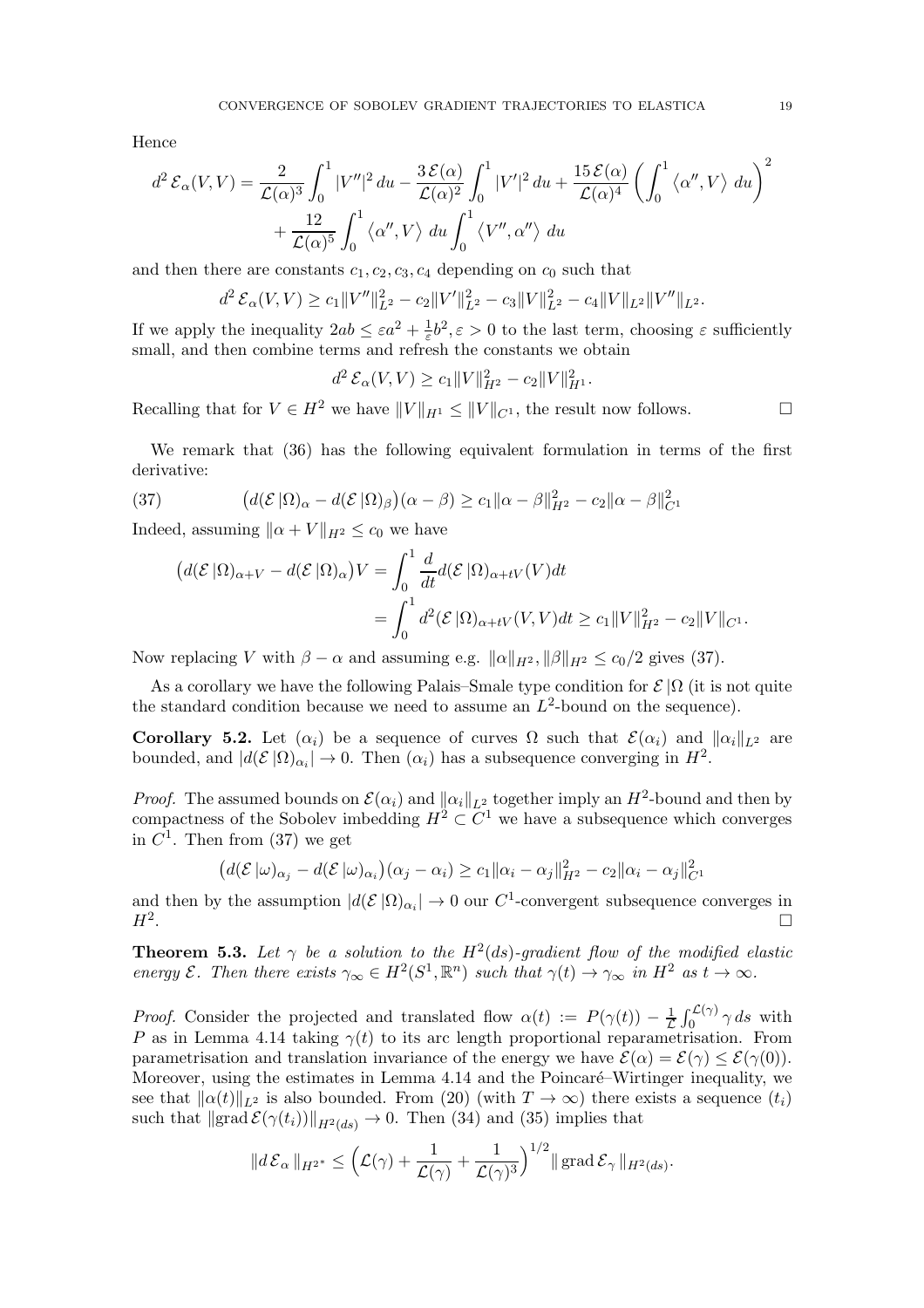$\int |k|ds$  gives Since  $\mathcal{L}(\gamma) < \mathcal{E}(\gamma(0))/\lambda$  and applying the Hölder inequality to Fenchel's theorem  $2\pi$ 

$$
\frac{1}{\mathcal{L}(\gamma)} \le \frac{1}{4\pi^2} \int k^2 ds < \frac{1}{4\pi^2} \mathcal{E}(\gamma(0)),
$$

it follows that  $||d \mathcal{E}_{\alpha(t_i)}||_{H^{2^*}} \to 0$  too. Hence  $\alpha(t_i)$  which we abbreviate to  $\alpha_i$  satisfies the assumptions of Corollary [5.2](#page-18-1) and there exists a subsequence, still denoted  $\alpha_i$ , converging in  $H^2$  to a stationary point  $\alpha_{\infty}$ . Now by Theorem [4.15](#page-16-1) there are constants  $Z > 0$ ,  $\sigma \in (0, 1]$ , and  $\theta \in [1/2, 1)$  such that for any  $x \in \mathcal{I}^2$  with  $||x - \alpha_{\infty}||_{H^2} < \sigma$ :

$$
\|\operatorname{grad} \mathcal{E}_x\|_{H^2(ds)} \geq Z|\mathcal{E}(x) - \mathcal{E}(\alpha_{\infty})|^{\theta}.
$$

Choose *i* such that  $\|\alpha_i - \alpha_\infty\|_{H^2} < \sigma$  and let  $\beta_i(t)$  be the  $H^2(ds)$ -gradient flow with intial data  $\beta_i(t_i) = \alpha_i$ . Then for all  $t > t_i$ ,  $\beta_i(t)$  is a fixed (i.e. time independent) reparametrisation of  $\gamma(t)$ , namely  $\beta_i(t) = \gamma(t) \circ \omega_{\gamma(t)}^{-1}$  $\frac{-1}{\gamma(t_i)}$ , and therefore by [\(9\)](#page-5-4) we have

(38) 
$$
\| \operatorname{grad} \mathcal{E}_{\beta_i(t)} \|_{H^2(ds)} = \| \operatorname{grad} \mathcal{E}_{\gamma(t)} \|_{H^2(ds)}.
$$

It follows that the trajectories  $\beta_i(t)$  and  $\gamma(t)$  have the same  $H^2(ds)$ -length. Let  $T_i$  be the maximum time such that  $\|\beta_i(t) - \alpha_\infty\|_{H^2} < \sigma$  for all  $t \in [t_i, T_i)$ . Define

<span id="page-19-0"></span>
$$
H(t) := (\mathcal{E}(\gamma(t)) - \mathcal{E}(\alpha_{\infty}))^{1-\theta}.
$$

Then  $H > 0$  and is monotonically decreasing because  $\mathcal{E}(\alpha) = \mathcal{E}(\gamma)$ . Since Proposition [4.13](#page-14-3) implies that the Lojasiewicz–Simon gradient inequality holds for  $\beta_i(t)$  with  $t \in [t_i, T_i)$ , we observe from  $\mathcal{E}(\beta_i(t)) = \mathcal{E}(\gamma(t))$  and [\(38\)](#page-19-0) that

$$
-H'(t) = -(1 - \theta) \left( \mathcal{E}(\gamma(t)) - \mathcal{E}(\alpha_{\infty}) \right)^{-\theta} \frac{d \mathcal{E}(\gamma(t))}{dt}
$$
  
=  $(1 - \theta) \left( \mathcal{E}(\gamma(t)) - \mathcal{E}(\alpha_{\infty}) \right)^{-\theta} || \operatorname{grad} \mathcal{E}_{\gamma} ||_{H^2(ds)}^2 \ge (1 - \theta) Z^{-1} || \operatorname{grad} \mathcal{E}_{\gamma} ||_{H^2(ds)}.$ 

Integrating over  $[t_i, T_i)$  we get

$$
(1-\theta)Z^{-1}\int_{t_i}^{T_i} \|\operatorname{grad} \mathcal{E}_{\gamma}\|_{H^2(ds)} dt \leq H(t_i) - H(T_i).
$$

Therefore if we let  $W := \{t \ge t_i : ||\beta_j(t) - \alpha_\infty||_{H^2} < \sigma \text{ for some } j \ge i\}$  we have that

$$
\int_W \|\operatorname{grad} \mathcal{E}_{\gamma}\|_{H^2(ds)} dt \leq \frac{Z}{1-\theta} H(t_i).
$$

In fact, there exists  $N \in \mathbb{N}$  such that  $\|\beta_N(t) - \alpha_\infty\|_{H^2} < \sigma$  for all  $t > t_N$ . If not, then for each  $j \in \mathbb{N}$  there exists  $T_j$  such that  $\beta(T_j)$  is on the boundary of the ball  $B_{\tilde{\sigma}}^{H^2}(\alpha_{\infty})$ , where  $\tilde{\sigma} > 0$  is chosen such that  $B_{\tilde{\sigma}}^{H^2}(\alpha_{\infty}) \subset B_r^{\text{dist}}(\alpha_{\infty}) \subset B_{\sigma}^{H^2}(\alpha_{\infty})$  for some  $r > 0$ . Therefore Lemma [2.1](#page-4-3) applies, and

$$
\tilde{\sigma} = \|\beta_j(T_j) - \alpha_{\infty}\|_{H^2} \le \|\beta_j(t_j) - \alpha_{\infty}\|_{H^2} + \|\beta_j(t_j) - \beta_j(T_j)\|_{H^2}
$$
  
\n
$$
\le \|\alpha(t_j) - \alpha_{\infty}\|_{H^2} + C \operatorname{dist}(\beta_j(t_j), \beta_j(T_j))
$$
  
\n
$$
\le \|\alpha(t_j) - \alpha_{\infty}\|_{H^2} + C \int_{t_j}^{T_j} \|\gamma_t\|_{H^2(ds)} dt,
$$

where we have used [\(38\)](#page-19-0). Thus, if  $T_j < \infty$  for all  $j \in \mathbb{N}$ , then  $\int_W ||\text{grad } \mathcal{E}_{\gamma}||_{H^2(ds)} dt$ cannot be finite. So there exists  $N \in \mathbb{N}$  such that  $\beta_N(t) \in B_{\sigma}(\alpha_{\infty})$  for all  $t > t_N$  and therefore

$$
\int_{t_N}^{\infty} \|\gamma_t\|_{H^2(ds)} dt < \infty,
$$

that is, the  $H^2(ds)$ -length of  $\gamma(t)$  is finite. Hence by Lemma [3.3](#page-8-2) the flow converges in the  $H^2(ds)$ -distance, and therefore also in  $H^2$  (Lemma [2.1\)](#page-4-3).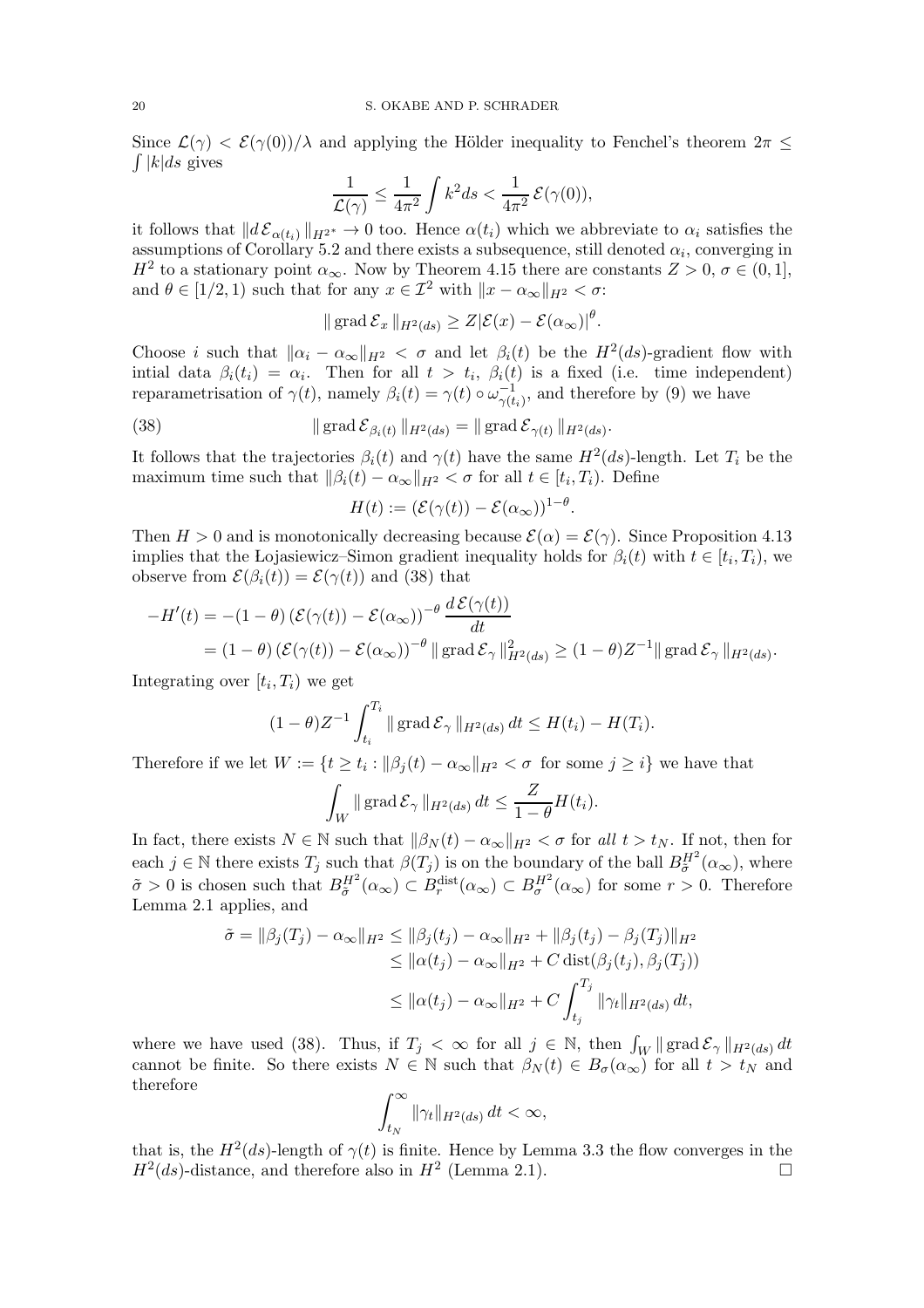Remark 5.4. We remark that as in [\[15\]](#page-20-1) the classification of closed elastica in  $\mathbb{R}^2$  and  $\mathbb{R}^3$ allow us to determine the shape of the limit in these cases. In  $\mathbb{R}^2$  the only closed elastica are the (geometric) circle, the figure eight elastica and their multiple covers. Since the flow must remain in the homotopy class of the initial curve, for rotation index  $p > 0$  the limit is a p-fold circle, and an initial curve with rotation index  $0$  will converge to a (possible multiply covered) figure eight. In  $\mathbb{R}^3$  there are more closed elastica, however it was proved in [\[15\]](#page-20-1) that circles are the only *stable* closed elastica. In both  $\mathbb{R}^2$  and  $\mathbb{R}^3$  it follows from  $(4.1)$  that the limiting circle has radius  $|\lambda|^{-1}$ .

#### <span id="page-20-0"></span>**REFERENCES**

- <span id="page-20-23"></span>[1] Adams, R. A., and Fournier, J. J. F. Sobolev spaces, second ed., vol. 140 of Pure and Applied Mathematics (Amsterdam). Elsevier/Academic Press, Amsterdam, 2003.
- <span id="page-20-11"></span>[2] Blatt, S., Vorderobermeier, N., and Hopper, C. A minimising movement scheme for the pelastic energy of curves.  $arXiv:2101.10101$  (2021).
- <span id="page-20-24"></span><span id="page-20-14"></span>[3] BROCKETT, R. Finite dimensional linear systems. Series in decision and control. Wiley, 1970.
- [4] BRUVERIS, M. Completeness properties of Sobolev metrics on the space of curves. J. Geom. Mech. 7, 2 (2015), 125–150.
- <span id="page-20-8"></span>[5] Dall'Acqua, A., Lin, C.-C., and Pozzi, P. A gradient flow for open elastic curves with fixed length and clamped ends. Ann. Sc. Norm. Super. Pisa Cl. Sci. (5) 17, 3 (2017), 1031–1066.
- <span id="page-20-9"></span>[6] Dall'Acqua, A., Lin, C.-C., and Pozzi, P. Elastic flow of networks: short-time existence result. Journal of Evolution Equations (2020), 1–46.
- <span id="page-20-12"></span>[7] DALL'ACQUA, A., POZZI, P., AND SPENER, A. The Lojasiewicz-Simon gradient inequality for open elastic curves. J. Differential Equations 261, 3 (2016), 2168–2209.
- <span id="page-20-6"></span>[8] DZIUK, G., KUWERT, E., AND SCHÄTZLE, R. Evolution of elastic curves in  $\mathbb{R}^n$ : existence and computation. SIAM J. Math. Anal. 33, 5 (2002), 1228–1245.
- <span id="page-20-22"></span>[9] Feehan, P. M. N. Global existence and convergence of solutions to gradient systems and applications to Yang-Mills gradient flow, 2016.
- <span id="page-20-25"></span>[10] Feehan, P. M. N., and Maridakis, M. Lojasiewicz-Simon gradient inequalities for analytic and Morse-Bott functions on Banach spaces. J. Reine Angew. Math. 765 (2020), 35–67.
- <span id="page-20-19"></span>[11] KLINGENBERG, W. P. A. Riemannian geometry, second ed., vol. 1 of De Gruyter Studies in Mathematics. Walter de Gruyter & Co., Berlin, 1995.
- <span id="page-20-17"></span>[12] KNAPPMANN, J., SCHUMACHER, H., STEENEBRÜGGE, D., AND VON DER MOSEL, H. A speed preserving hilbert gradient flow for generalized integral menger curvature, 2021.
- <span id="page-20-5"></span>[13] Koiso, N. On the motion of a curve towards elastica. In Actes de la Table Ronde de Géométrie  $Differentiale (Luminy, 1992)$ , vol. 1 of Sémin. Congr. Soc. Math. France, Paris, 1996, pp. 403–436.
- <span id="page-20-21"></span>[14] LANG, S. Fundamentals of differential geometry, vol. 191 of Graduate Texts in Mathematics. Springer-Verlag, New York, 1999.
- <span id="page-20-1"></span>[15] Langer, J., and Singer, D. A. Curve straightening and a minimax argument for closed elastic curves. Topology 24, 1 (1985), 75–88.
- <span id="page-20-2"></span>[16] Langer, J., and Singer, D. A. Curve-straightening in Riemannian manifolds. Ann. Global Anal. Geom. 5, 2 (1987), 133–150.
- <span id="page-20-7"></span>[17] LIN, C.-C.  $\dot{L}^2$ -flow of elastic curves with clamped boundary conditions. J. Differential Equations 252, 12 (2012), 6414–6428.
- <span id="page-20-3"></span>[18] LINNÉR, A. Some properties of the curve straightening flow in the plane. Trans. Amer. Math. Soc. 314, 2 (1989), 605–618.
- <span id="page-20-4"></span>[19] LINNÉR, A. Curve-straightening in closed Euclidean submanifolds. Comm. Math. Phys. 138, 1 (1991), 33–49.
- <span id="page-20-15"></span><span id="page-20-10"></span>[20] LINNÉR, A. Symmetrized curve-straightening. *Differential Geom. Appl. 18*, 2 (2003), 119–146.
- [21] Mantegazza, C., Pluda, A., and Pozzetta, M. A Survey of the Elastic Flow of Curves and Networks. Milan J. Math. 89, 1 (2021), 59–121.
- <span id="page-20-13"></span>[22] MANTEGAZZA, C., AND POZZETTA, M. The lojasiewicz-Simon inequality for the elastic flow. Calc. Var. Partial Differential Equations 60, 1 (2021), Paper No. 56, 17.
- <span id="page-20-20"></span>[23] MICHOR, P. W., AND MUMFORD, D. Riemannian geometries on spaces of plane curves. J. Eur. Math. Soc. (*JEMS*) 8, 1 (2006), 1-48.
- <span id="page-20-16"></span>[24] MÜLLER, M. On gradient flows with obstacles and Euler's elastica. Nonlinear Anal. 192 (2020), 111676, 48.
- <span id="page-20-18"></span>[25] NEUBERGER, J. W. Sobolev gradients and differential equations, second ed., vol. 1670 of Lecture Notes in Mathematics. Springer-Verlag, Berlin, 2010.